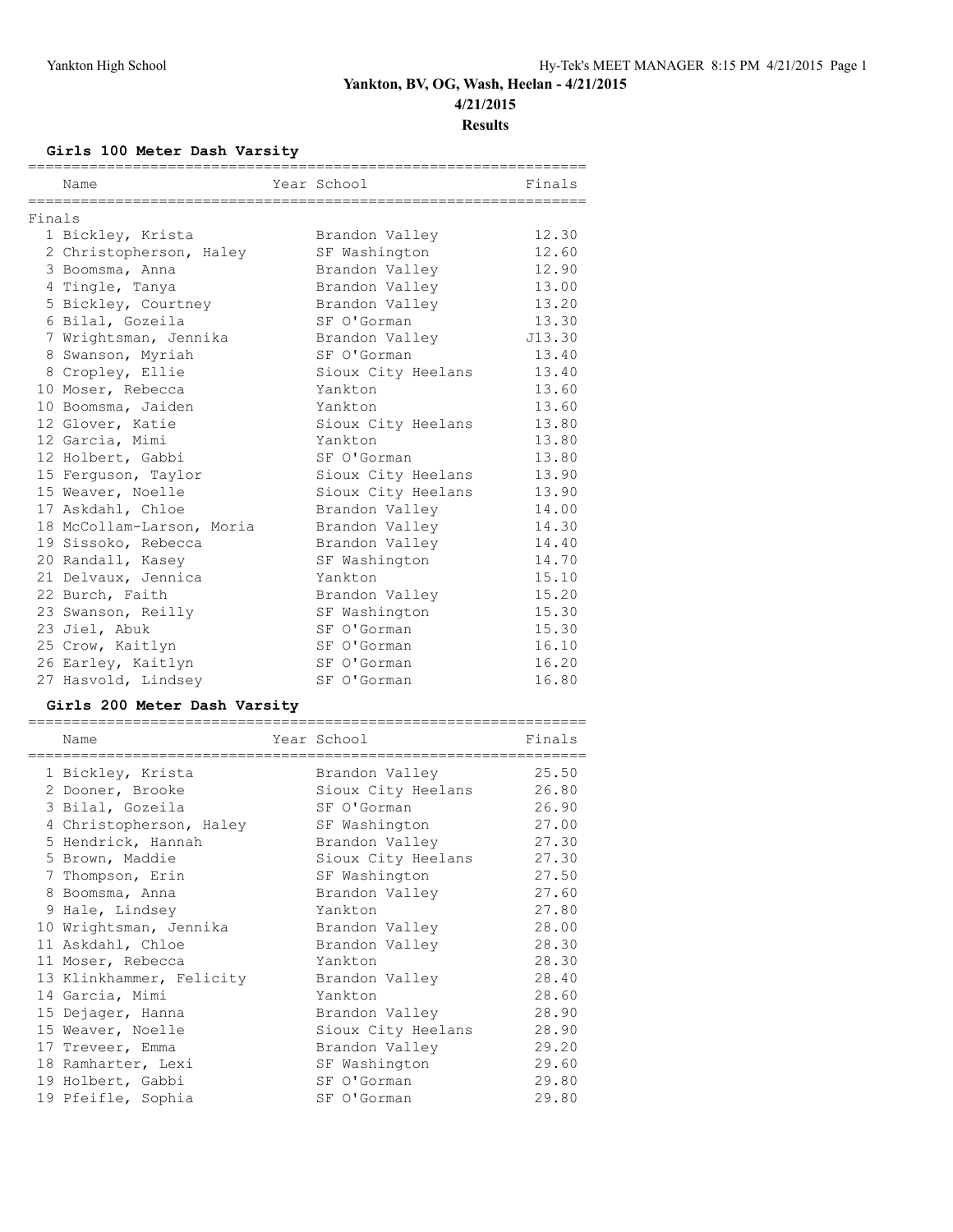**Results**

# **....Girls 200 Meter Dash Varsity**

| 21 Ratzloff, Elizabeth    | SF O'Gorman    | 30.20 |
|---------------------------|----------------|-------|
| 22 Randall, Halle         | SF Washington  | 30.30 |
| 23 Carda, Elizabeth       | SF O'Gorman    | 30.40 |
| 23 McCollam-Larson, Moria | Brandon Valley | 30.40 |
| 23 Mashlan, Morgan        | Brandon Valley | 30.40 |
| 26 Sissoko, Rebecca       | Brandon Valley | 31.60 |
| 27 Burch, Faith           | Brandon Valley | 32.50 |
| 28 Crow, Kaitlyn          | SF O'Gorman    | 34.50 |
| 29 Earley, Kaitlyn        | SF O'Gorman    | 35.00 |
| 30 Hasvold, Lindsey       | SF O'Gorman    | 36.00 |

#### **Girls 400 Meter Dash Varsity**

| Name                    | Year School        | Finals  |
|-------------------------|--------------------|---------|
| 1 Wells, Ashley         | Brandon Valley     | 1:04.30 |
| 2 Albenesius, Anna      | Sioux City Heelans | 1:05.30 |
| 3 Christopherson, Haley | SF Washington      | 1:05.40 |
| 4 Ryan, Kali            | Sioux City Heelans | 1:07.20 |
| 5 Johannsen, Jacee      | SF Washington      | 1:08.50 |
| 6 Jackmon, Hope         | Brandon Valley     | 1:08.70 |
| 7 Peterson, Anna        | Sioux City Heelans | 1:09.50 |
| 7 Kolb, Elizabeth       | SF O'Gorman        | 1:09.50 |
| 9 Miedema, Aubrey       | SF Washington      | 1:10.10 |
| 10 Pfeifle, Sophia      | SF O'Gorman        | 1:10.60 |
| 11 Cruz, Amy            | SF Washington      | 1:11.60 |
| 12 Delvaux, Jennica     | Yankton            | 1:12.20 |
| 13 Richardson, Bre      | SF Washington      | 1:12.30 |

# **Girls 800 Meter Run Varsity**

| Name                | Year School<br>================= | Finals  |
|---------------------|----------------------------------|---------|
| 1 Waterfall, Haylee | Brandon Valley                   | 2:31.20 |
| 2 Presler, Sarah    | Brandon Valley                   | 2:32.10 |
| 3 Ripperda, Abby    | SF O'Gorman                      | 2:32.60 |
| 4 Westerman, Erica  | Yankton                          | 2:33.20 |
| 5 Venner, Sydney    | SF O'Gorman                      | 2:35.20 |
| 6 Wells, Ashley     | Brandon Valley                   | 2:37.00 |
| 7 Moen, Skylar      | SF Washington                    | 2:39.60 |
| 8 Point, Caroline   | SF Washington                    | 2:40.60 |
| 9 Graves, Lauren    | Yankton                          | 2:40.80 |
| 10 Knoff, Anne      | Yankton                          | 2:42.40 |
| 11 Houwman, Emma    | SF O'Gorman                      | 2:42.80 |
| 12 Althoff, Olivia  | SF O'Gorman                      | 2:43.10 |
| 13 Warwick, Jenna   | SF Washington                    | 2:43.80 |
| 14 Fischer, Kaitlyn | SF Washington                    | 2:44.90 |
| 15 Sugrue, Georgina | SF O'Gorman                      | 2:45.70 |
| 16 Larson, Jennalee | SF Washington 2:46.70            |         |
| 17 Jensen, Annie    | Sioux City Heelans 2:46.90       |         |
| 18 Ermer, Lauren    | SF O'Gorman                      | 2:48.20 |
| 19 Cunningham, Jada | SF Washington                    | 2:49.70 |
| 20 Peck, Madi       | Sioux City Heelans 2:50.00       |         |
| 21 Birath, Jaidon   | Brandon Valley                   | 2:53.60 |
| 22 Johnson, Natalie | SF Washington                    | 2:55.30 |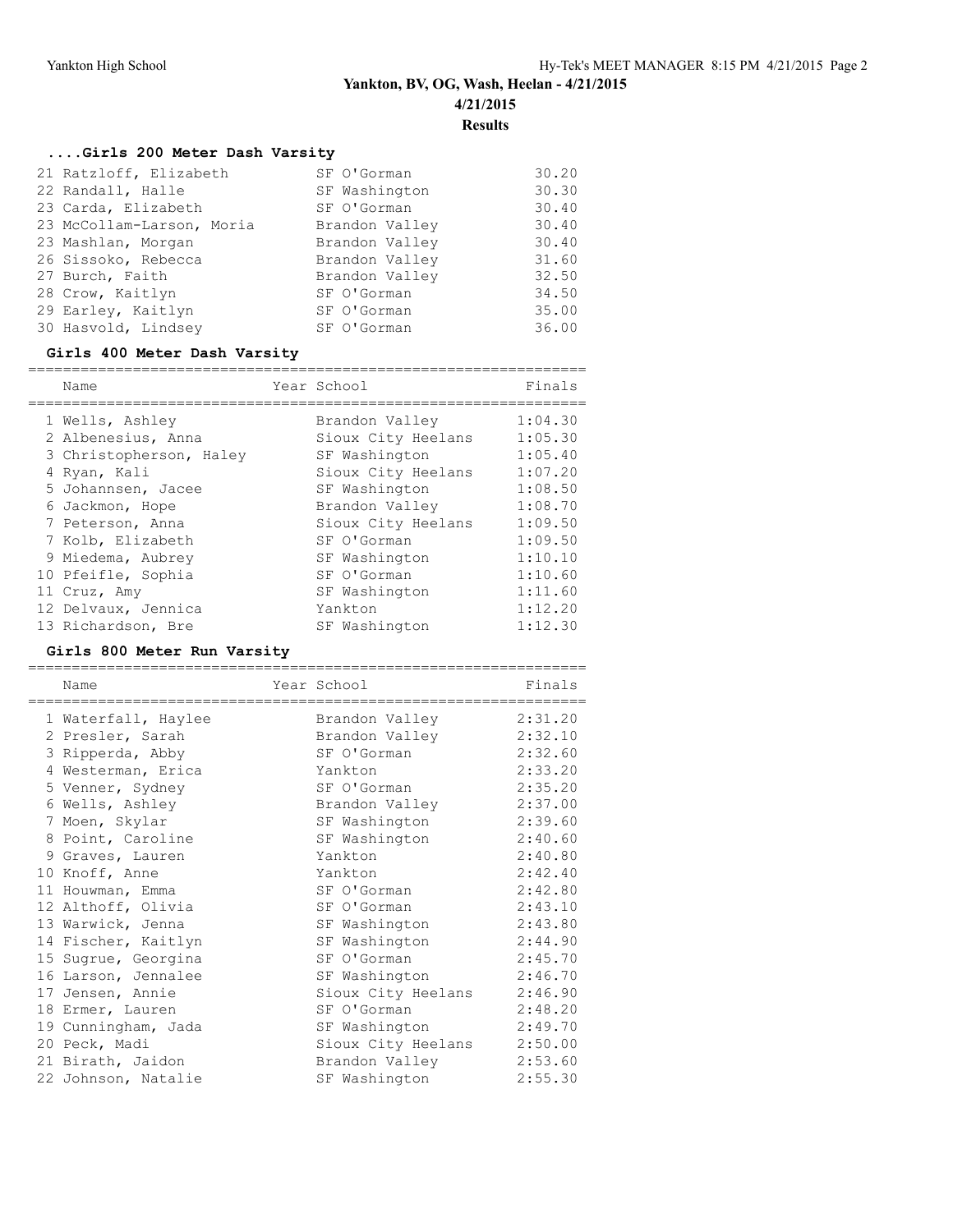**Results**

# **....Girls 800 Meter Run Varsity**

| 23 Johnson, Coryn   | SF Washington | 2:56.90 |
|---------------------|---------------|---------|
| 24 Tolk, Kayli      | SF Washington | 2:57.30 |
| 25 McClure, Emerson | Yankton       | 3:00.00 |
| 26 Bills, Rheannan  | SF Washington | 3:01.90 |

#### **Girls 1600 Meter Run Varsity**

| Name                | Year School        | Finals  |
|---------------------|--------------------|---------|
| 1 Klatt, Courtney   | Brandon Valley     | 5:25.20 |
| 2 Wells, Lauren     | Brandon Valley     | 5:31.80 |
| 3 Fischer, Kaitlyn  | SF Washington      | 5:37.00 |
| 4 Bornhoft, Alyssa  | SF O'Gorman        | 5:37.60 |
| 5 Kocer, Danica     | Brandon Valley     | 5:38.80 |
| 6 Althoff, Olivia   | SF O'Gorman        | 5:42.50 |
| 7 Woods, Savannah   | Yankton            | 5:48.30 |
| 8 Eidsness, Lauren  | Yankton            | 5:50.50 |
| 9 Jensen, Annie     | Sioux City Heelans | 5:58.00 |
| 10 Sealy, Emma      | Sioux City Heelans | 6:03.60 |
| 11 Vockler, Katie   | SF O'Gorman        | 6:10.40 |
| 12 Hanna, Abbi      | Brandon Valley     | 6:17.70 |
| 13 McClure, Emerson | Yankton            | 6:22.70 |
| 14 Tolk, Kayli      | SF Washington      | 6:25.50 |
| 15 Bills, Rheannan  | SF Washington      | 6:26.40 |
| 16 Crouch, Lauren   | SF O'Gorman        | 6:33.30 |
| 17 Rezac, Kristen   | Yankton            | 6:38.00 |
| 18 Akot, Viviane    | SF Washington      | 7:05.60 |

#### **Girls 3200 Meter Run Varsity**

| Name                                                     | Year School                               | Finals                           |  |  |  |
|----------------------------------------------------------|-------------------------------------------|----------------------------------|--|--|--|
| 1 Kearney, Kelsi<br>2 Kray, Carlie<br>3 McClure, Madison | SF Washington<br>SF Washington<br>Yankton | 12:03.40<br>12:04.00<br>12:23.50 |  |  |  |

# **Girls 100 Meter Hurdles Varsity**

| Name                  | Year School        | Finals |
|-----------------------|--------------------|--------|
| 1 Tessier, Madason    | Yankton            | 15.10  |
| 2 Salvatori, Danielle | Yankton            | 16.30  |
| 3 Anderson, Alex      | SF O'Gorman        | 16.50  |
| 4 Boomsma, Anna       | Brandon Valley     | 16.70  |
| 5 Koehn, Becca        | Brandon Valley     | 16.80  |
| 6 Budig, Kate         | Yankton            | 16.90  |
| 7 Jacobson, Arika     | Brandon Valley     | 17.00  |
| 8 Fitzsimmons, Annie  | Sioux City Heelans | 18.60  |
| 9 Ratzloff, Elizabeth | SF O'Gorman        | 18.70  |
| 10 McGowan, Sam       | Sioux City Heelans | 18.90  |
| 11 Rizk, Katie        | Sioux City Heelans | 19.30  |
| 12 Henderson, Reagan  | SF Washington      | 19.60  |
| 13 Brandt, Kennie     | SF Washington      | 20.00  |
| 14 Kinzer, Isabel     | SF Washington      | 21.60  |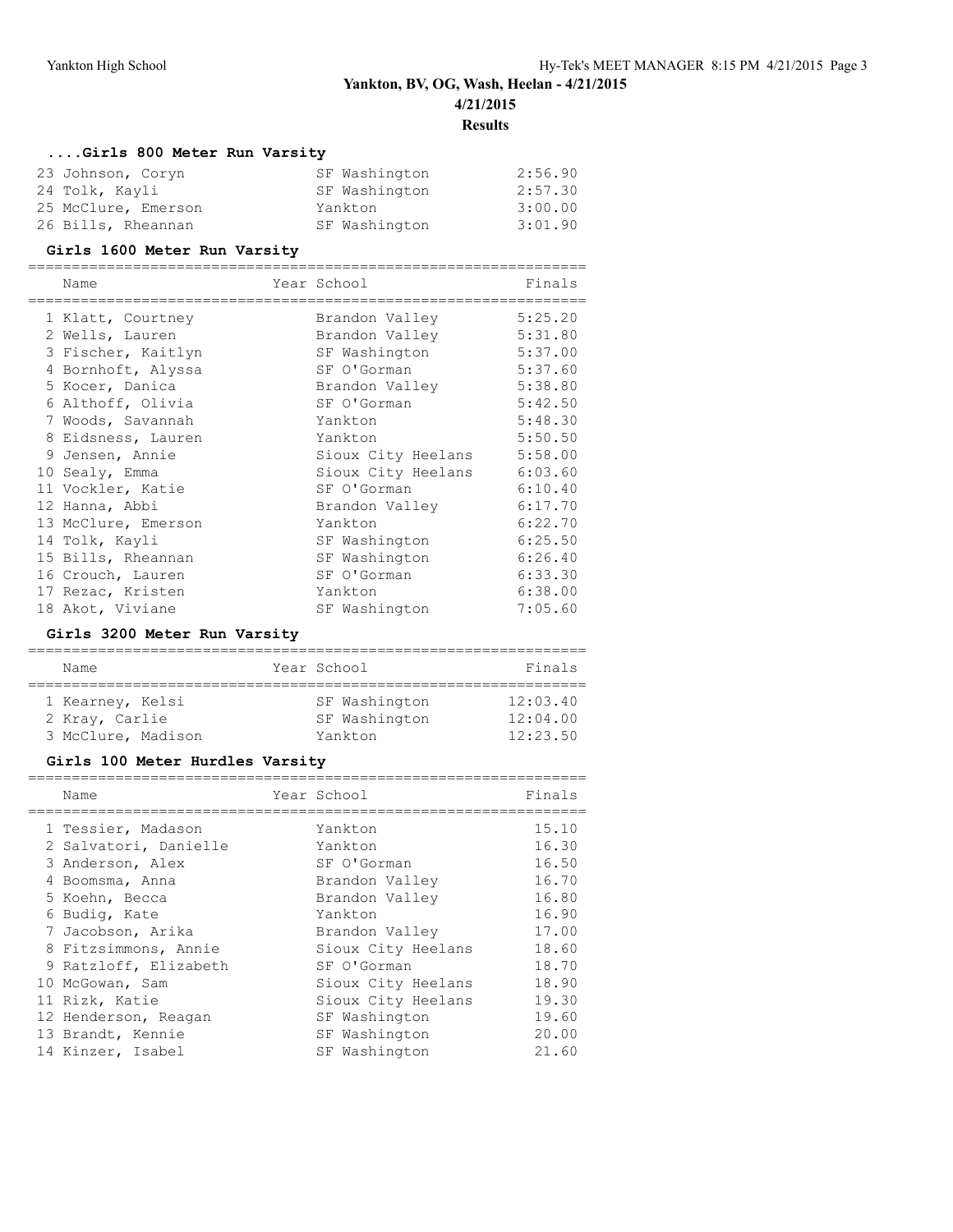#### **Girls 300 Meter Hurdles Varsity**

| Name                  | Year School        | Finals  |
|-----------------------|--------------------|---------|
| 1 Tessier, Madason    | Yankton            | 49.10   |
| 2 Jacobson, Arika     | Brandon Valley     | 51.80   |
| 3 Fitzsimmons, Annie  | Sioux City Heelans | 52.40   |
| 4 Mashlan, Morgan     | Brandon Valley     | 52.60   |
| 5 Budig, Kate         | Yankton            | J52.60  |
| 6 Salvatori, Danielle | Yankton            | 52.70   |
| 7 Dooner, Brooke      | Sioux City Heelans | 55.30   |
| 8 Ratzloff, Elizabeth | SF O'Gorman        | 56.00   |
| 9 McGowan, Sam        | Sioux City Heelans | 58.00   |
| 10 Henderson, Reagan  | SF Washington      | 58.40   |
| 11 Brandt, Kennie     | SF Washington      | 1:00.90 |

#### **Girls 4x100 Meter Relay Varsity**

| School                                            | Finals  |
|---------------------------------------------------|---------|
| 1 Brandon Valley 'A'                              | 52.40   |
| 2 SF Washington 'A'                               | 53.60   |
| 3 Sioux City Heelans<br>$^{\prime}$ A $^{\prime}$ | 55.00   |
| 4 Sioux City Heelans<br>$'$ $B'$                  | 55.50   |
| 5 Yankton 'A'                                     | 56.30   |
| 6 Brandon Valley<br>$^{\prime}$ B <sup>'</sup>    | 1:00.20 |

#### **Girls 4x200 Meter Relay Varsity**

| School                                                                                        | Finals  |
|-----------------------------------------------------------------------------------------------|---------|
| 1 Yankton 'A'                                                                                 | 1:51.40 |
| 2 SF Washington 'A'                                                                           | 1:53.50 |
| 3 Sioux City Heelans 'A'                                                                      | 1:53.80 |
| 4 Brandon Valley<br>$^{\bullet}$ A $^{\bullet}$                                               | 1:57.30 |
| 4 SF Washington<br>$\overline{\phantom{a}}$ $\overline{\phantom{a}}$ $\overline{\phantom{a}}$ | 1:57.30 |
| 6 Brandon Valley<br>$\mathbf{F}$                                                              | 2:07.20 |

#### **Girls 4x400 Meter Relay Varsity**

| School                                        | Finals  |
|-----------------------------------------------|---------|
| $\mathsf{r}_{\mathsf{A}}$<br>1 Brandon Valley | 4:04.90 |
| $'$ $B'$<br>2 Brandon Valley                  | 4:17.10 |
| 3 Yankton 'A'                                 | 4:20.90 |
| 4 Sioux City Heelans 'A'                      | 4:26.30 |
| 5 SF Washington 'A'                           | 4:29.50 |
| 6 SF O'Gorman 'A'                             | 4:29.60 |
| 7 Sioux City Heelans 'B'                      | 4:43.40 |
| 8 SF O'Gorman<br>$^{\prime}$ B <sup>t</sup>   | 4:49.60 |

#### **Girls 4x800 Meter Relay Varsity**

| School               |                                | Finals   |
|----------------------|--------------------------------|----------|
|                      |                                |          |
| 1 Yankton 'A'        |                                | 10:22.70 |
| 2 Sioux City Heelans | $\mathsf{I} \wedge \mathsf{I}$ | 10:30.20 |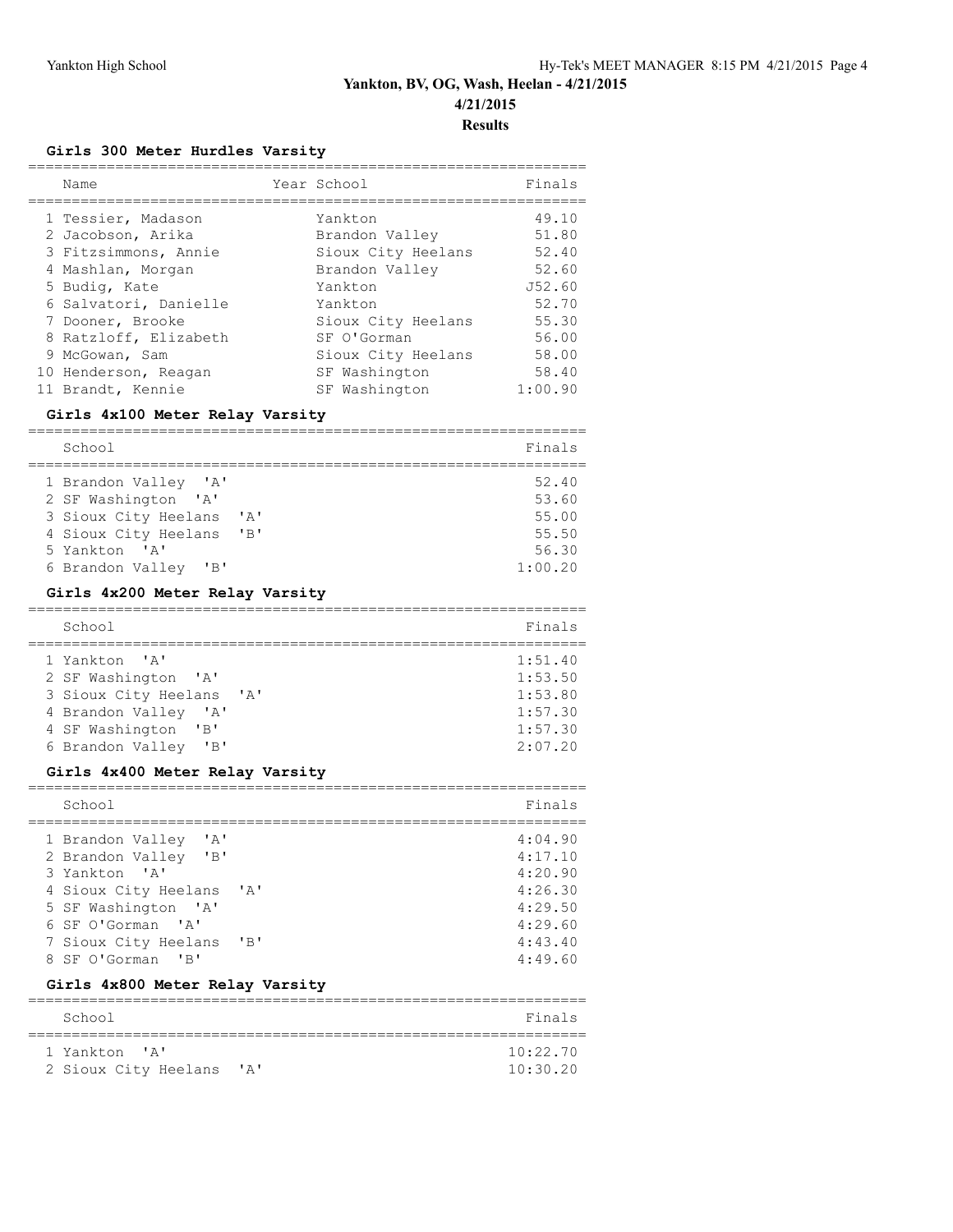**Results**

# **....Girls 4x800 Meter Relay Varsity**

| 3 SF O'Gorman 'A'                                  | 10:39.90 |
|----------------------------------------------------|----------|
| 4 Sioux City Heelans<br>$^{\prime}$ B <sup>1</sup> | 10:50.70 |
| 5 Yankton 'B'                                      | 10:52.40 |
| 6 SF Washington 'A'                                | 11:01.00 |
| 7 SF O'Gorman 'B'                                  | 11:55.20 |

## **Girls Distance Medley Varsity**

| School                                                                                                     | Finals                                              |
|------------------------------------------------------------------------------------------------------------|-----------------------------------------------------|
| 1 Sioux City Heelans 'A'<br>2 Yankton 'A'<br>3 SF O'Gorman 'A'<br>4 SF Washington 'A'<br>5 SF O'Gorman 'B' | 4:43.50<br>4:48.80<br>4:51.80<br>4:58.10<br>5:17.00 |

### **Girls High Jump Varsity**

| Name                    | Year School        | Finals       |
|-------------------------|--------------------|--------------|
| 1 Paauw, Hannah         | Brandon Valley     | $4 - 11.00$  |
| 2 Budig, Kate           | Yankton            | $J4 - 11.00$ |
| 3 Bain, Morgan          | SF O'Gorman        | $4 - 09.00$  |
| 3 Goodhope, Anna        | SF Washington      | $4 - 09.00$  |
| 5 McGowan, Sam          | Sioux City Heelans | $J4 - 09.00$ |
| 6 VanBockern, Emily     | SF Washington      | $J4 - 09.00$ |
| 7 Beckman, Michaela     | Brandon Valley     | $4 - 07.00$  |
| 8 Oswald, Emily         | Yankton            | $J4 - 07.00$ |
| 9 Miedema, Aubrey       | SF Washington      | $4 - 05.00$  |
| 9 Rausch, Tiana         | SF O'Gorman        | $4 - 05.00$  |
| 11 Kolb, Elizabeth      | SF O'Gorman        | $4 - 03.00$  |
| 11 Mc Cabe, Sam         | Sioux City Heelans | $4 - 03.00$  |
| 11 Hannestad, Carly     | SF Washington      | $4 - 03.00$  |
| 14 Saaleephiw, Lilliana | SF Washington      | $4 - 01.00$  |
| 14 Willeson, Betsy      | SF Washington      | $4 - 01.00$  |
| -- Burch, Eden          | Brandon Valley     | ΝH           |

#### **Girls Pole Vault Varsity**

| Name                  | Year School    | Finals      |
|-----------------------|----------------|-------------|
| 1 Hendrick, Hannah    | Brandon Valley | $9 - 06.00$ |
| 2 Murray, Hailey      | Brandon Valley | $9 - 00.00$ |
| 3 Schiltz, Marya      | Brandon Valley | $8 - 00.00$ |
| 3 Echols, Cassie      | Yankton        | $8 - 00.00$ |
| 5 Guthmiller, Kaitlin | Yankton        | $7 - 06.00$ |
| 6 Dejager, Hanna      | Brandon Valley | $7 - 00.00$ |
| 6 Larson, Lindsay     | Yankton        | $7 - 00.00$ |
| 8 Rausch, Tiana       | SF O'Gorman    | $6 - 06.00$ |
| -- Yaggie, Storrm     | Yankton        | NΗ          |
| -- Vik, Lauren        | Yankton        | NΗ          |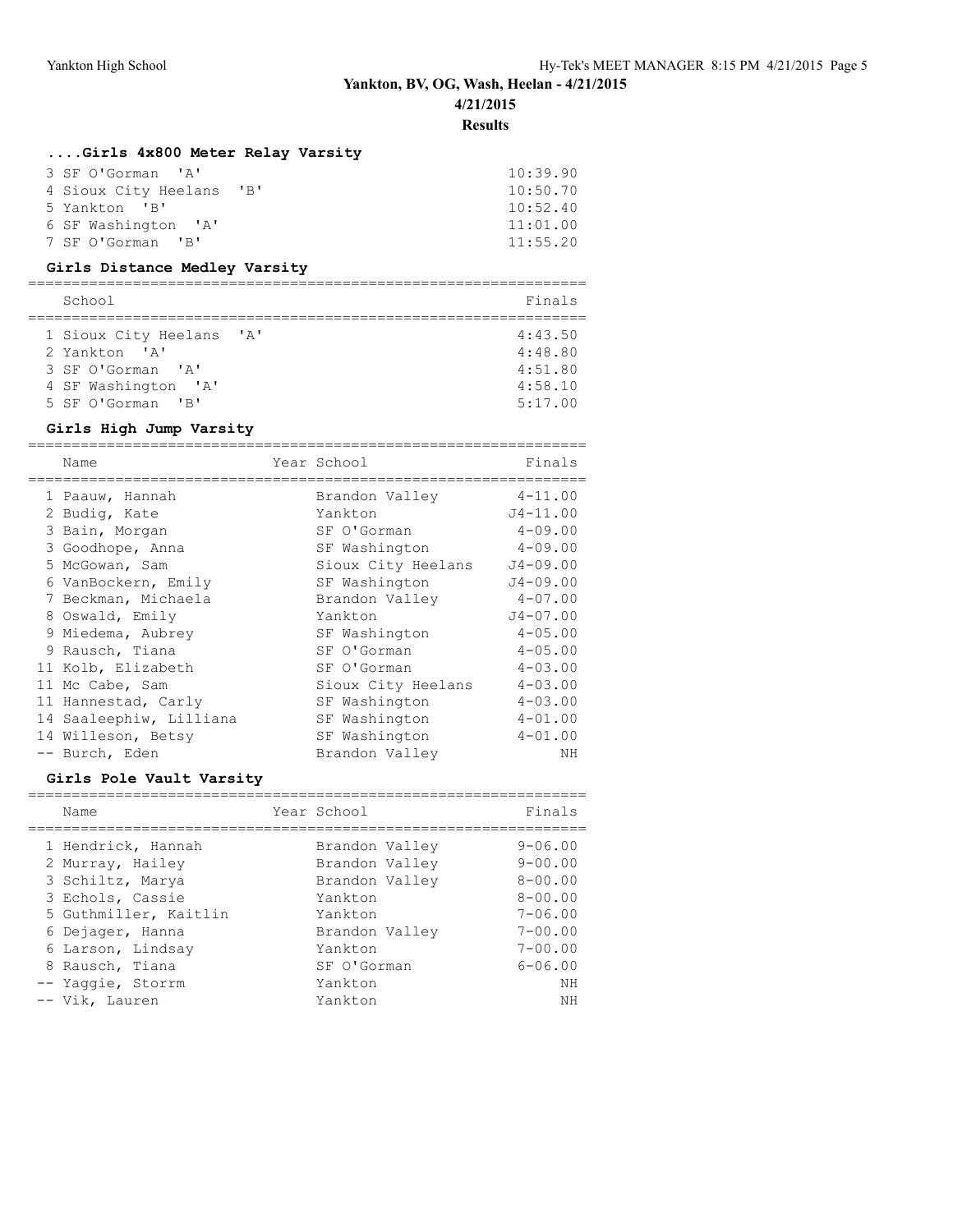#### **Girls Long Jump Varsity**

| Name                   | Year School        | Finals       |
|------------------------|--------------------|--------------|
| 1 Stewart, Emma        | Yankton            | $17 - 07.50$ |
| 2 Hale, Lindsey        | Yankton            | $16 - 11.50$ |
| 3 Weidler, Alyssa      | SF O'Gorman        | $16 - 07.00$ |
| 4 Anderson, Alex       | SF O'Gorman        | $16 - 03.50$ |
| 5 Zajicek, Elsie       | Brandon Valley     | $15 - 10.00$ |
| 6 Bickley, Courtney    | Brandon Valley     | $15 - 07.00$ |
| 7 Koehn, Becca         | Brandon Valley     | $15 - 05.00$ |
| 8 Oswald, Emily        | Yankton            | $15 - 00.00$ |
| 9 Bisgard, Sophie      | Yankton            | $14 - 10.00$ |
| 10 VanBockern, Emily   | SF Washington      | $14 - 07.00$ |
| 11 Cropley, Ellie      | Sioux City Heelans | $14 - 06.00$ |
| 12 Wrightsman, Jennika | Brandon Valley     | $14 - 04.00$ |
| 13 Visker, Jade        | SF Washington      | $13 - 11.50$ |
| 13 Rizk, Katie         | Sioux City Heelans | $13 - 11.50$ |
| 15 Ferguson, Taylor    | Sioux City Heelans | $13 - 05.00$ |
| 16 Brown, Maddie       | Sioux City Heelans | $13 - 03.00$ |
| 17 Brandt, Kennie      | SF Washington      | $13 - 01.00$ |
| -- Beckman, Michaela   | Brandon Valley     | ND.          |
| -- Treveer, Emma       | Brandon Valley     | ND.          |

#### **Girls Triple Jump Varsity**

|  | Name                                                                                                                                                                                                | Year School                                                                                                                                       | Finals                                                                                                                                                       |
|--|-----------------------------------------------------------------------------------------------------------------------------------------------------------------------------------------------------|---------------------------------------------------------------------------------------------------------------------------------------------------|--------------------------------------------------------------------------------------------------------------------------------------------------------------|
|  | 1 Stewart, Emma<br>2 Tingle, Tanya<br>3 Hale, Lindsey<br>4 Oswald, Emily<br>5 VanBockern, Emily<br>6 Zajicek, Elsie<br>7 Richardson, Bre<br>7 Bisgard, Sophie<br>9 Paauw, Hannah<br>10 Visker, Jade | Yankton<br>Brandon Valley<br>Yankton<br>Yankton<br>SF Washington<br>Brandon Valley<br>SF Washington<br>Yankton<br>Brandon Valley<br>SF Washington | $35 - 10.00$<br>$34 - 07.00$<br>$33 - 08.25$<br>$32 - 03.75$<br>$32 - 03.25$<br>$32 - 03.00$<br>$31 - 08.50$<br>$31 - 08.50$<br>$31 - 06.75$<br>$30 - 00.75$ |
|  | 11 Weidler, Alyssa                                                                                                                                                                                  | SF O'Gorman                                                                                                                                       | $29 - 11.75$                                                                                                                                                 |
|  |                                                                                                                                                                                                     |                                                                                                                                                   |                                                                                                                                                              |

#### **Girls Shot Put Varsity**

| Name               | Year School        | Finals       |
|--------------------|--------------------|--------------|
| 1 Hertz, Emma      | SF O'Gorman        | $40 - 07.25$ |
| 2 Kusek, Adrienne  | Yankton            | $38 - 00.00$ |
| 3 Verzani, Allie   | Sioux City Heelans | $36 - 01.00$ |
| 4 Mieras, Jessica  | SF O'Gorman        | $35 - 05.75$ |
| 5 Jasper, Lilli    | Brandon Valley     | $34 - 06.25$ |
| 6 Verani, Holli    | Sioux City Heelans | $32 - 09.00$ |
| 7 Klamm, Libby     | Brandon Valley     | $30 - 01.50$ |
| 8 Papstein, Aurora | Yankton            | $30 - 00.00$ |
| 9 Sayler, Josie    | Yankton            | $29 - 04.00$ |
| 10 Nimick, Kelsey  | Brandon Valley     | $29 - 02.00$ |
| 11 Wilson, Tess    | SF O'Gorman        | $28 - 09.50$ |
| 12 Cornemann, Kami | Yankton            | $28 - 01.50$ |
| 13 Gardner, Carley | Brandon Valley     | $27 - 10.75$ |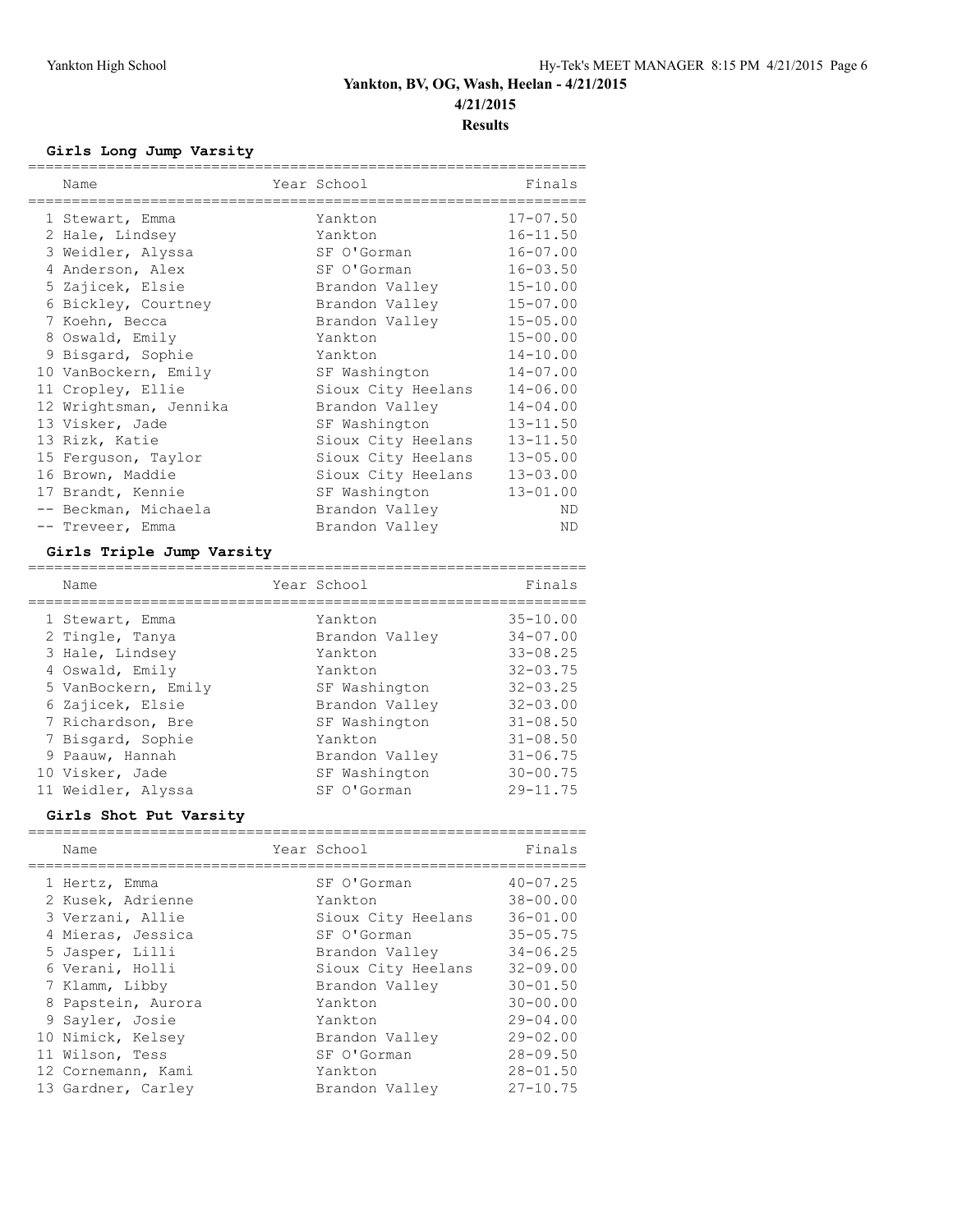**Results**

# **....Girls Shot Put Varsity**

14 Eide, Hanna Yankton 24-09.50

#### **Girls Discus Throw Varsity**

| Name                | Year School        | Finals     |
|---------------------|--------------------|------------|
| 1 Mieras, Jessica   | SF O'Gorman        | $133 - 02$ |
| 2 Hertz, Emma       | SF O'Gorman        | $129 - 08$ |
| 3 Kusek, Adrienne   | Yankton            | $112 - 11$ |
| 4 Wolf, Aubrey      | Sioux City Heelans | $90 - 02$  |
| 5 Wilson, Tess      | SF O'Gorman        | $89 - 01$  |
| 6 Nimick, Kelsey    | Brandon Valley     | $86 - 03$  |
| 7 Holmes, Ellie     | Brandon Valley     | $85 - 01$  |
| 8 Sayler, Josie     | Yankton            | $84 - 08$  |
| 9 Lynn, Kassandra   | SF Washington      | $83 - 03$  |
| 10 Verani, Holli    | Sioux City Heelans | $81 - 01$  |
| 11 Boomsma, Anna    | Brandon Valley     | $79 - 11$  |
| 12 Trout, Sydney    | Brandon Valley     | $79 - 03$  |
| 13 Klamm, Libby     | Brandon Valley     | $76 - 02$  |
| 14 Papstein, Aurora | Yankton            | $75 - 01$  |
| 15 Cornemann, Kami  | Yankton            | $68 - 10$  |
| -- Verzani, Allie   | Sioux City Heelans | ND         |

#### **Girls Long Jump Junior Varsity**

| Name                | Year School    | Finals       |
|---------------------|----------------|--------------|
| 1 Kolb, Elizabeth   | SF O'Gorman    | $13 - 11.50$ |
| 2 Carda, Elizabeth  | SF O'Gorman    | $13 - 06.00$ |
| 3 Hawkins, Logan    | Brandon Valley | $12 - 11.00$ |
| 4 Hermanson, Morgan | SF O'Gorman    | $12 - 09.50$ |
| 5 Heitkamp, Paige   | SF O'Gorman    | $11 - 00.00$ |

#### **Girls Triple Jump Junior Varsity**

| Name                | Year School | Finals       |
|---------------------|-------------|--------------|
| 1 Specht, Cameryn   | Yankton     | $30 - 02.25$ |
| 2 Hermanson, Morgan | SF O'Gorman | $27 - 06.75$ |
| 3 Heitkamp, Paige   | SF O'Gorman | $26 - 01.50$ |
| 4 Yaqqie, Storrm    | Yankton     | $25 - 09.25$ |
| 5 Vik, Lauren       | Yankton     | $25 - 05.25$ |

# **Girls Shot Put Junior Varsity**

| Name                  | Year School        | Finals       |
|-----------------------|--------------------|--------------|
| 1 Lynn, Kassandra     | SF Washington      | $31 - 05.00$ |
| 2 Cougil, Brooklyn    | Sioux City Heelans | $30 - 00.50$ |
| 3 Schroeder, McKenzie | Yankton            | $25 - 11.00$ |
| 4 Pottebaum, Sydnee   | Brandon Valley     | $25 - 09.00$ |
| 5 Kueter, Molly       | Brandon Valley     | $25 - 06.00$ |
| 6 Keuter, Amy         | Brandon Valley     | $25 - 05.75$ |
| 7 Roe, Maggie         | Brandon Valley     | $25 - 00.50$ |
| 8 Rohrer, Raylynn     | SF Washington      | $24 - 09.25$ |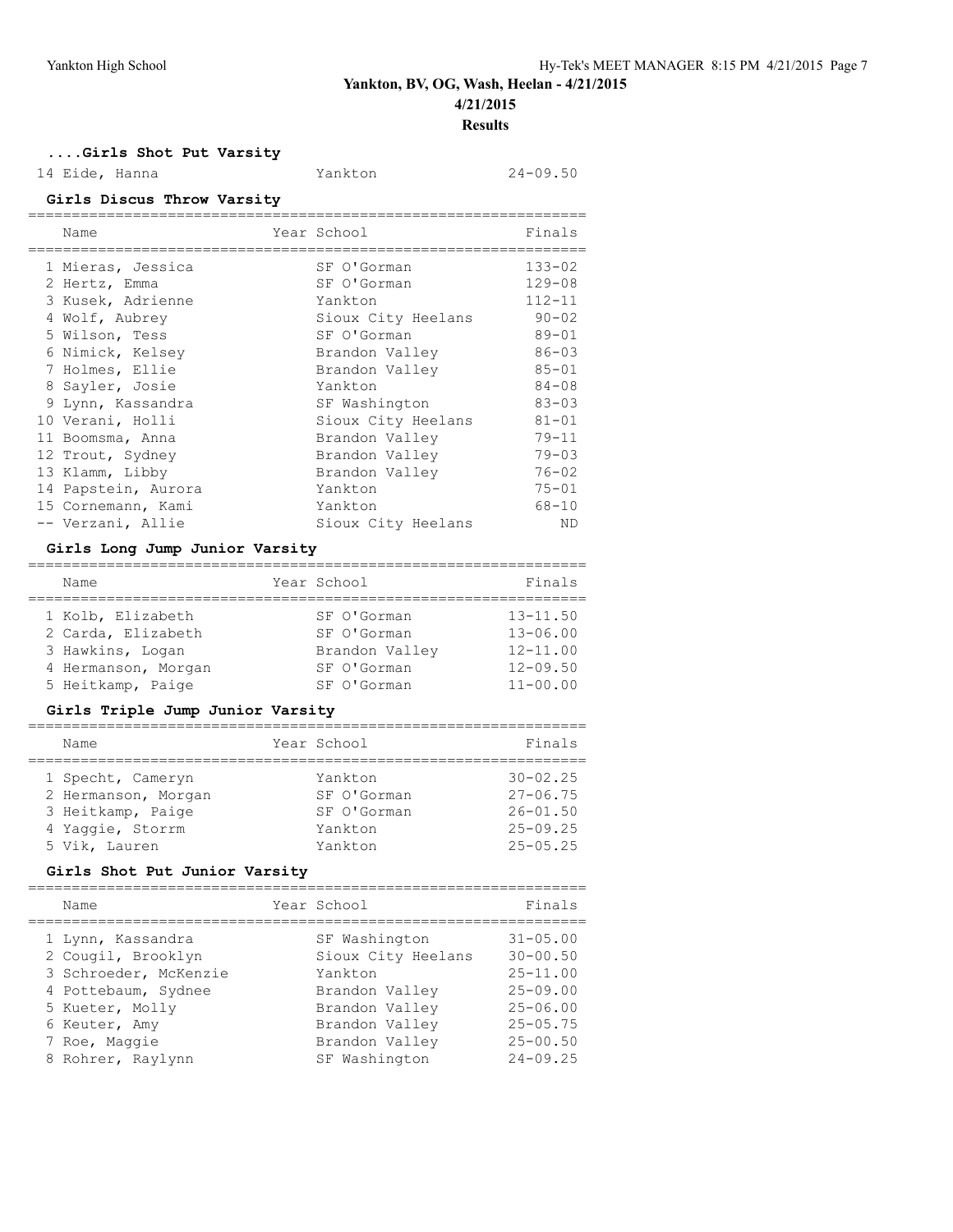**Results**

# **....Girls Shot Put Junior Varsity**

| 9 Hauser, Katie         | Yankton            | $24 - 03.50$ |
|-------------------------|--------------------|--------------|
| 10 Mines, Holly         | Yankton            | $24 - 00.00$ |
| 11 Steen, Abby          | Sioux City Heelans | $23 - 04.75$ |
| 12 Wolf, Aubrey         | Sioux City Heelans | $23 - 04.25$ |
| 13 Trout, Sydney        | Brandon Valley     | $23 - 01.75$ |
| 14 Videen, Taylor       | SF Washington      | $22 - 10.50$ |
| 14 Holmes, Ellie        | Brandon Valley     | $22 - 10.50$ |
| 16 Haas, Amanda         | Yankton            | $22 - 07.00$ |
| 17 Burkman, Morgan      | Brandon Valley     | $22 - 05.00$ |
| 18 Kirkpatrick, Heather | Brandon Valley     | $22 - 02.00$ |
| 19 Nitz, Kjersti        | Brandon Valley     | $21 - 01.00$ |
| 20 Koch, Brianna        | Brandon Valley     | $19 - 08.50$ |
| 21 Goth, Becca          | Brandon Valley     | $19 - 04.75$ |
| 22 Banworth, Kaitlyn    | Brandon Valley     | $18 - 01.00$ |

# **Girls Discus Throw Junior Varsity**

| Name                   | Year School        | Finals    |
|------------------------|--------------------|-----------|
| 1 Rohrer, Raylynn      | SF Washington      | $75 - 11$ |
| 2 Eide, Hanna          | Yankton            | $75 - 00$ |
| 3 Hauser, Katie        | Yankton            | $73 - 10$ |
| 4 Kueter, Molly        | Brandon Valley     | $68 - 08$ |
| 5 Roe, Maggie          | Brandon Valley     | $67 - 07$ |
| 6 Haas, Amanda         | Yankton            | $64 - 09$ |
| 7 Cougil, Brooklyn     | Sioux City Heelans | $63 - 06$ |
| 8 Kirkpatrick, Heather | Brandon Valley     | $63 - 00$ |
| 9 Nitz, Kjersti        | Brandon Valley     | $61 - 04$ |
| 10 Keuter, Amy         | Brandon Valley     | $60 - 01$ |
| 11 Burkman, Morgan     | Brandon Valley     | $59 - 06$ |
| 12 Pottebaum, Sydnee   | Brandon Valley     | $59 - 01$ |
| 13 Schroeder, McKenzie | Yankton            | $57 - 00$ |
| 14 Videen, Taylor      | SF Washington      | $56 - 11$ |
| 15 Mines, Holly        | Yankton            | $55 - 11$ |
| 16 Steen, Abby         | Sioux City Heelans | $54 - 06$ |
| 17 Brekhus, Alyssa     | Brandon Valley     | $46 - 06$ |
| 18 Banworth, Kaitlyn   | Brandon Valley     | $35 - 07$ |

#### **Boys 100 Meter Dash Varsity**

| Name                | Year School        | Finals |
|---------------------|--------------------|--------|
| 1 McKinney, Ethan   | SF Washington      | 10.90  |
| 2 Needham, Zach     | SF Washington      | 11.00  |
| 3 Feterl, Isaiah    | SF Washington      | J11.00 |
| 4 Reuter, Andrew    | SF O'Gorman        | J11.00 |
| 5 Clark, Odessa     | Sioux City Heelans | 11.10  |
| 6 Clark, Saybein    | Sioux City Heelans | 11.20  |
| 7 Fox, Joseph       | Sioux City Heelans | 11.40  |
| 8 Benton, Raheed    | SF Washington      | 11.50  |
| 9 Fitch, Eric       | Yankton            | 11.60  |
| 10 Walker, Nicholas | SF O'Gorman        | 11.70  |
| 11 Alifu, Alip      | SF O'Gorman        | 11.80  |
| 11 Edwards, Cole    | SF O'Gorman        | 11.80  |
| 13 Lynde, Dylan     | Yankton            | 11.90  |
|                     |                    |        |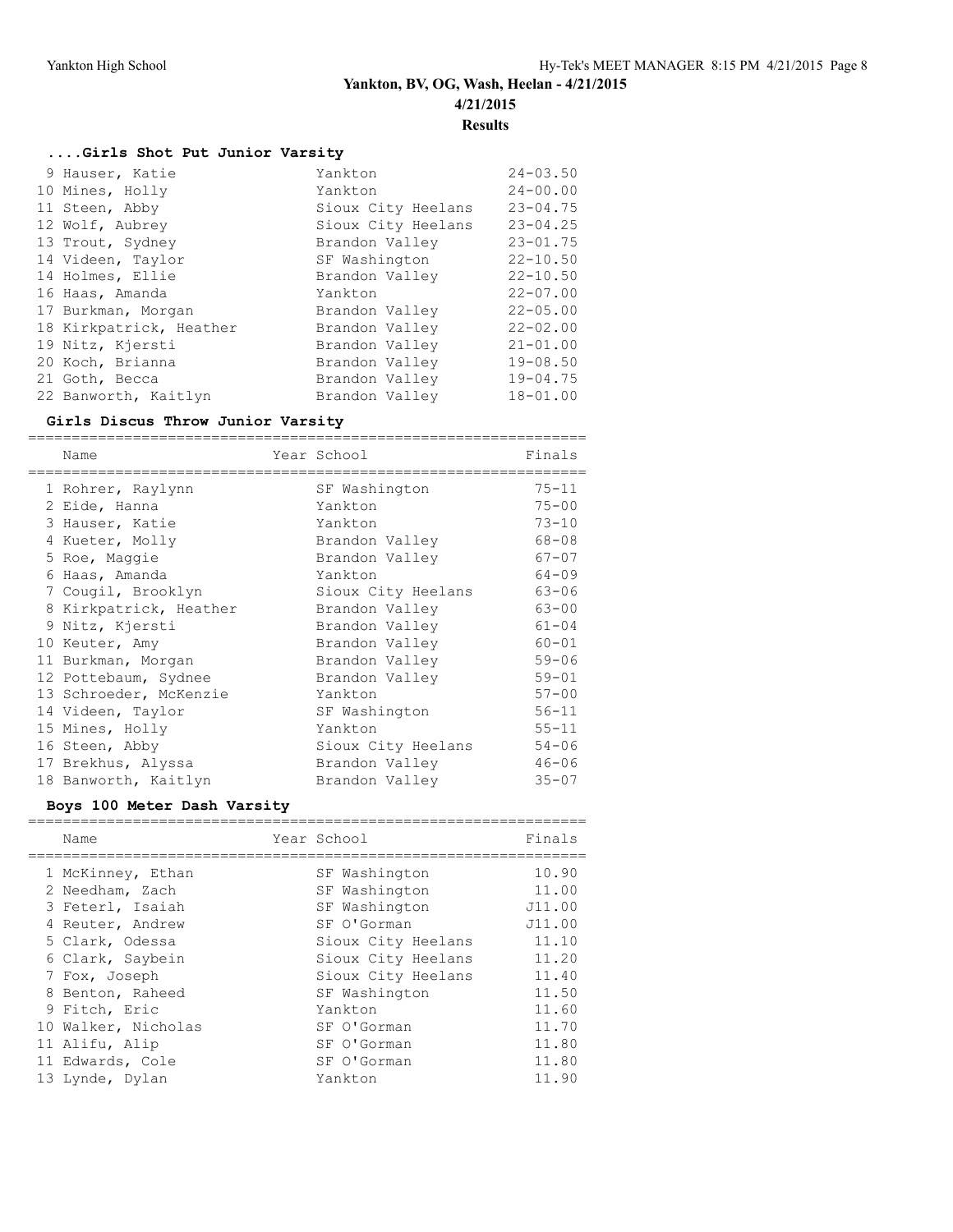# **Results**

# **....Boys 100 Meter Dash Varsity**

|  | 14 AbdAlKreem, Bashir | Yankton            | 12.10 |
|--|-----------------------|--------------------|-------|
|  | 14 Vavre, Andrew      | SF Washington      | 12.10 |
|  | 14 Caskey, Brendon    | Yankton            | 12.10 |
|  | 17 Waddell, Mitchell  | SF Washington      | 12.20 |
|  | 17 Gillespie, Kevin   | Brandon Valley     | 12.20 |
|  | 17 Winders, Timmy     | Sioux City Heelans | 12.20 |
|  | 17 Clemens, Cole      | SF O'Gorman        | 12.20 |
|  | 21 Logan, Brayden     | Sioux City Heelans | 12.30 |
|  | 22 Kovash, Michael    | SF O'Gorman        | 12.40 |
|  | 22 Wells, Collin      | Brandon Valley     | 12.40 |
|  | 24 Burnison, Sam      | SF O'Gorman        | 12.50 |
|  | 24 Schmidt, Trevor    | SF Washington      | 12.50 |
|  | 26 Haaq, Noah         | Yankton            | 12.60 |
|  | 26 Schelhaas, Ben     | SF Washington      | 12.60 |
|  | 28 DeCroock, Cameron  | SF Washington      | 12.70 |
|  | 28 Boyum, Hunter      | SF O'Gorman        | 12.70 |
|  | 28 Garcia, Joel       | SF Washington      | 12.70 |
|  | 31 Mathis, Sam        | Brandon Valley     | 12.80 |
|  | 32 Boone, Jordan      | SF O'Gorman        | 12.90 |
|  | 32 Yanes, Daniel      | SF Washington      | 12.90 |
|  | 32 Ahlers, Bryce      | Brandon Valley     | 12.90 |
|  | 35 Voigt, Cooper      | SF Washington      | 15.40 |
|  | 36 Carpenter, Devin   | Brandon Valley     | 16.70 |
|  |                       |                    |       |

#### **Boys 200 Meter Dash Varsity**

| Name                 | Year School               | Finals |
|----------------------|---------------------------|--------|
| 1 McKinney, Ethan    | SF Washington             | 22.60  |
| 2 Feterl, Isaiah     | SF Washington             | J22.60 |
| 3 Needham, Zach      | SF Washington             | 22.90  |
| 4 Reuter, Andrew     | SF O'Gorman               | 23.00  |
| 5 Clark, Saybein     | Sioux City Heelans        | 23.10  |
| 6 Strahl, Mason      | Yankton                   | 23.20  |
| 7 Clark, Odessa      | Sioux City Heelans J23.20 |        |
| 8 Bren, Jack         | SF Washington             | 23.30  |
| 9 Zaft, Conner       | SF Washington             | 23.90  |
| 10 Overman, Kaleb    | SF O'Gorman               | 24.00  |
| 11 Edwards, Cole     | SF O'Gorman               | 24.50  |
| 11 Caskey, Brendon   | Yankton                   | 24.50  |
| 13 Blok, Isaiah      | Brandon Valley            | 24.70  |
| 13 Alifu, Alip       | SF O'Gorman               | 24.70  |
| 15 Vavre, Andrew     | SF Washington             | 24.90  |
| 15 Haug, Alex        | Brandon Valley            | 24.90  |
| 15 Wickersham, Alex  | Brandon Valley            | 24.90  |
| 18 Dannenbring, John | Yankton                   | 25.20  |
| 18 Fitch, Eric       | Yankton                   | 25.20  |
| 20 Waldera, Dodge    | Brandon Valley            | 25.30  |
| 20 Lynde, Dylan      | Yankton                   | 25.30  |
| 22 Winders, Timmy    | Sioux City Heelans        | 25.40  |
| 22 Waddell, Mitchell | SF Washington             | 25.40  |
| 24 Galbavy, Isaah    | Brandon Valley            | 25.50  |
| 25 Wells, Collin     | Brandon Valley            | 25.80  |
| 26 Heins, Zach       | SF Washington             | 26.00  |
| 27 Mathis, Sam       | Brandon Valley            | 26.10  |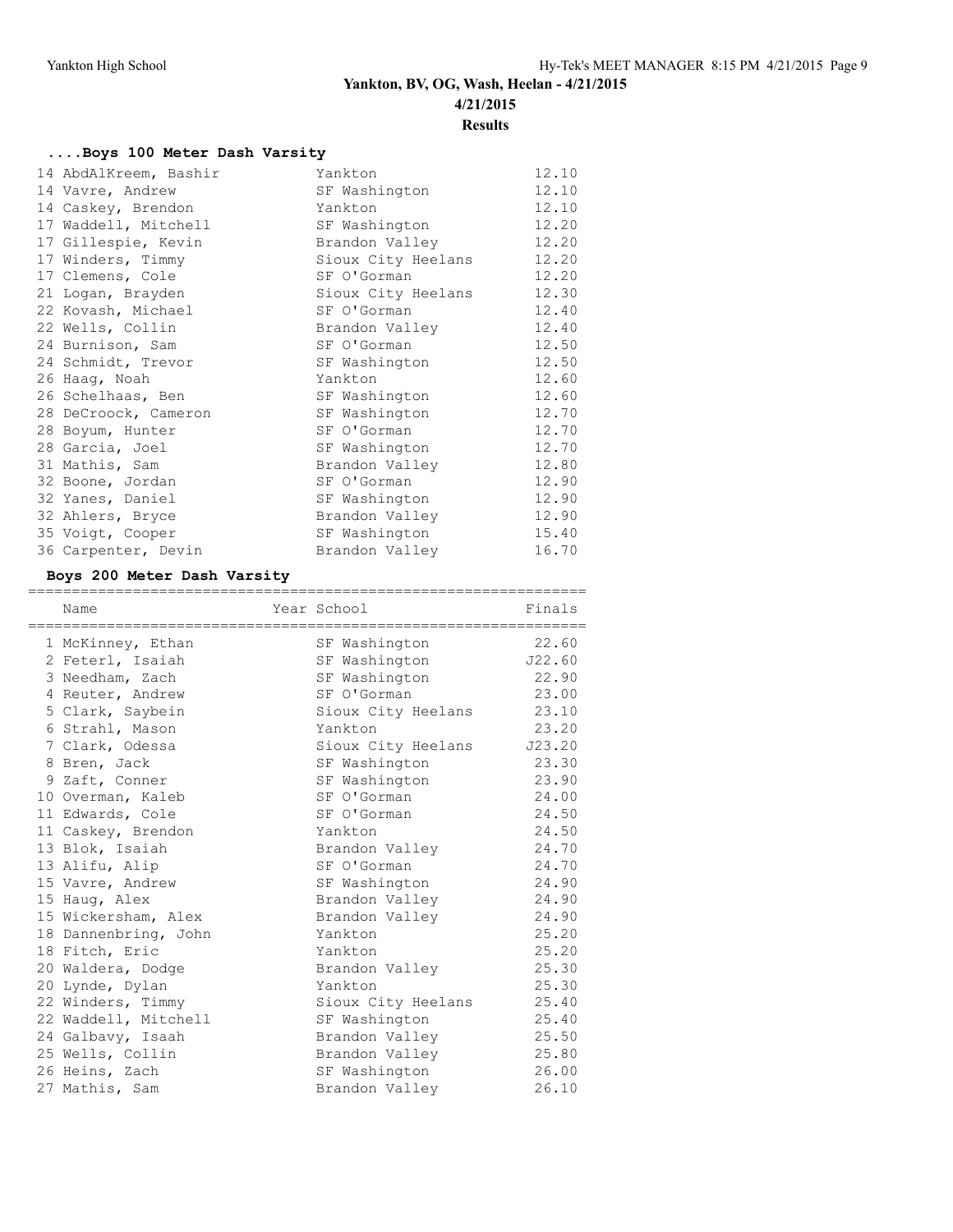# **....Boys 200 Meter Dash Varsity**

|  | 27 Burnison, Sam     | SF O'Gorman        | 26.10 |
|--|----------------------|--------------------|-------|
|  | 27 Soltero, Antonio  | Brandon Valley     | 26.10 |
|  | 30 Logan, Brayden    | Sioux City Heelans | 26.30 |
|  | 31 Donahoe, Jake     | Brandon Valley     | 26.60 |
|  | 31 Garcia, Joel      | SF Washington      | 26.60 |
|  | 31 Carlson, Sam      | SF O'Gorman        | 26.60 |
|  | 34 Boone, Jordan     | SF O'Gorman        | 27.00 |
|  | 35 Binstock, Jon     | SF O'Gorman        | 27.20 |
|  | 36 Yanes, Daniel     | SF Washington      | 27.30 |
|  | 37 Dean, Trevor      | Brandon Valley     | 27.50 |
|  | 38 Harris, Brayden   | Brandon Valley     | 27.60 |
|  | 38 Haqqar, Robert    | Brandon Valley     | 27.60 |
|  | 40 Ahlers, Bryce     | Brandon Valley     | 27.90 |
|  | 41 Wiederrich, Regan | SF Washington      | 28.60 |
|  | 42 Lavender, Jay     | SF O'Gorman        | 29.40 |
|  | 43 Schapp, Dawson    | Brandon Valley     | 29.90 |
|  | 44 Carpenter, Devin  | Brandon Valley     | 40.40 |
|  |                      |                    |       |

#### **Boys 400 Meter Dash Varsity**

| Name                  | Year School        | Finals  |
|-----------------------|--------------------|---------|
| 1 Feterl, Isaiah      | SF Washington      | 53.30   |
| 2 Reuter, Andrew      | SF O'Gorman        | 54.20   |
| 3 Fox, Joseph         | Sioux City Heelans | 54.30   |
| 4 McKinney, Ethan     | SF Washington      | 55.50   |
| 5 Overman, Kaleb      | SF O'Gorman        | 56.10   |
| 6 Keller, Carter      | SF Washington      | 56.70   |
| 7 Edwards, Cole       | SF O'Gorman        | 57.20   |
| 7 Heins, Zach         | SF Washington      | 57.20   |
| 9 Treinen, Nigel      | Sioux City Heelans | 58.20   |
| 10 Needham, Zach      | SF Washington      | 58.30   |
| 11 Karrer, Will       | Sioux City Heelans | 58.50   |
| 12 McBride, Bailey    | Sioux City Heelans | 58.60   |
| 13 Mathis, Sam        | Brandon Valley     | 58.90   |
| 13 Waldera, Dodge     | Brandon Valley     | 58.90   |
| 15 Wickersham, Alex   | Brandon Valley     | 59.30   |
| 16 Haug, Alex         | Brandon Valley     | 59.80   |
| 17 Dougherty, John    | Sioux City Heelans | 59.90   |
| 18 Jones, Caden       | SF O'Gorman        | 1:00.50 |
| 19 Burnison, Sam      | SF O'Gorman        | 1:01.20 |
| 20 Alifu, Alip        | SF O'Gorman        | 1:01.70 |
| 21 Kovash, Michael    | SF O'Gorman        | 1:01.90 |
| 22 Garcia, Fernando   | SF Washington      | 1:02.20 |
| 23 Youngwirth, Carter | SF Washington      | 1:02.30 |
| 24 Gillespie, Kevin   | Brandon Valley     | 1:03.60 |
| 25 Binstock, Jon      | SF O'Gorman        | 1:04.20 |
| 26 Haaq, Noah         | Yankton            | 1:04.60 |
| 27 Alvine, Owen       | SF Washington      | 1:05.50 |

#### **Boys 800 Meter Run Varsity**

| Name               | Year School    | Finals  |
|--------------------|----------------|---------|
| 1 Selken, Mitchell | Brandon Valley | 2:02:20 |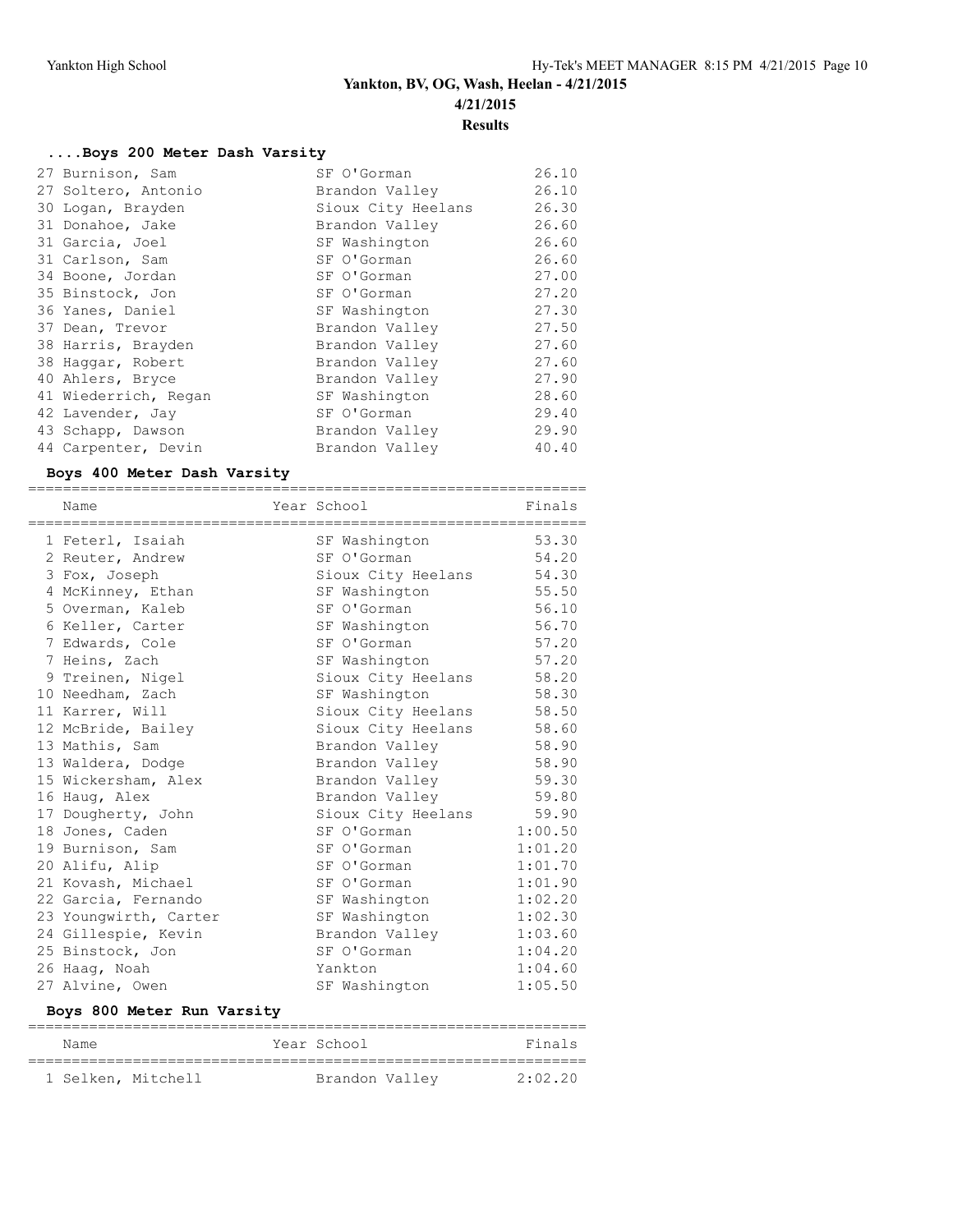**4/21/2015**

**Results**

# **....Boys 800 Meter Run Varsity**

|  | 2 Derr, Alex              | SF Washington          | 2:03.50 |
|--|---------------------------|------------------------|---------|
|  | 3 Hegland, Jacob          | Brandon Valley         | 2:03.90 |
|  | 4 Hanna, Jakob            | Brandon Valley         | 2:04.30 |
|  | 5 Uthe, Bailey            | SF Washington          | 2:05.10 |
|  | 6 Kray, Alec              | SF Washington          | 2:05.30 |
|  | 7 Knobloch, Preston       | SF O'Gorman            | 2:05.50 |
|  | 8 Knobloch, Ethan         | SF O'Gorman            | 2:07.60 |
|  | 9 Oluak, Alipo            | SF Washington          | 2:08.10 |
|  | 10 Rovang, Nick           | SF Washington          | 2:11.40 |
|  | 11 Stellingwerf, Deitrich | SF Washington          | 2:13.40 |
|  | 12 Rafferty, Jared        | Yankton                | 2:14.40 |
|  | 13 Wilde, Max             | Brandon Valley 2:17.60 |         |
|  | 14 Ritz, Connor           | Sioux City Heelans     | 2:17.90 |
|  | 15 Clark, Michael         | SF O'Gorman            | 2:19.60 |
|  | 16 Crouch, Ethan          | SF O'Gorman            | 2:20.00 |
|  | 17 Schmidt, Joseph        | SF O'Gorman            | 2:20.40 |
|  | 18 Reindl, Keaton         | Brandon Valley 2:20.80 |         |
|  | 19 Fox, Joseph            | Sioux City Heelans     | 2:21.40 |
|  | 20 Smith, Issac           | SF Washington          | 2:24.40 |
|  | 21 Ripperda, TJ           | SF O'Gorman            | 2:27.20 |
|  | 22 Huber, Spencer         | Yankton                | 2:30.90 |
|  | 23 Nelson, Jonah          | SF Washington          | 2:32.20 |
|  | 24 Klimek, Cade           | Brandon Valley         | 2:35.10 |
|  | 24 Levitt, Colton         | SF Washington          | 2:35.10 |
|  | 26 Carr, Josh             | Yankton                | 2:36.10 |
|  | 27 Kraft, Ryan            | Yankton                | 2:37.10 |
|  | 28 Bouza, Michael         | Yankton                | 2:37.60 |
|  | 29 Schroeder, Justin      | SF Washington          | 2:41.10 |
|  | 30 Riding, Jesse          | Yankton                | 2:42.20 |
|  | 31 Kearney, Hunter        | SF Washington          | 2:53.80 |
|  | 32 Zimmerman, Levi        | Yankton                | 2:55.00 |
|  |                           |                        |         |

# **Boys 1600 Meter Run Varsity**

| Name                | Year School        | Finals  |
|---------------------|--------------------|---------|
| 1 Pavone, Alec      | Sioux City Heelans | 4:46.40 |
| 2 Swenson, Logan    | SF Washington      | 4:57.70 |
| 3 Ritz, Connor      | Sioux City Heelans | 4:58.20 |
| 4 Dutson, Cody      | Brandon Valley     | 5:01.80 |
| 5 Knoblich, Cole    | SF Washington      | 5:02.90 |
| 6 Wilde, Max        | Brandon Valley     | 5:05.50 |
| 7 Crouch, Ethan     | SF O'Gorman        | 5:10.70 |
| 8 Beck, Ethan       | SF Washington      | 5:15.40 |
| 9 Dannenbring, Gabe | Yankton            | 5:15.70 |
| 10 Pierson, Dylan   | SF O'Gorman        | 5:16.30 |
| 11 Ripperda, TJ     | SF O'Gorman        | 5:18.60 |
| 12 Woodall, Nathan  | SF Washington      | 5:23.00 |
| 13 Megard, Lincoln  | Yankton            | 5:27.20 |
| 14 Richards, Noah   | SF Washington      | 5:27.60 |
| 15 Smith, Issac     | SF Washington      | 5:28.90 |
| 16 Davis, Connor    | SF Washington      | 5:43.90 |
| 17 Levitt, Colton   | SF Washington      | 5:45.60 |
| 18 Heck, Andy       | SF Washington      | 5:46.30 |
| 19 Carr, Josh       | Yankton            | 5:46.70 |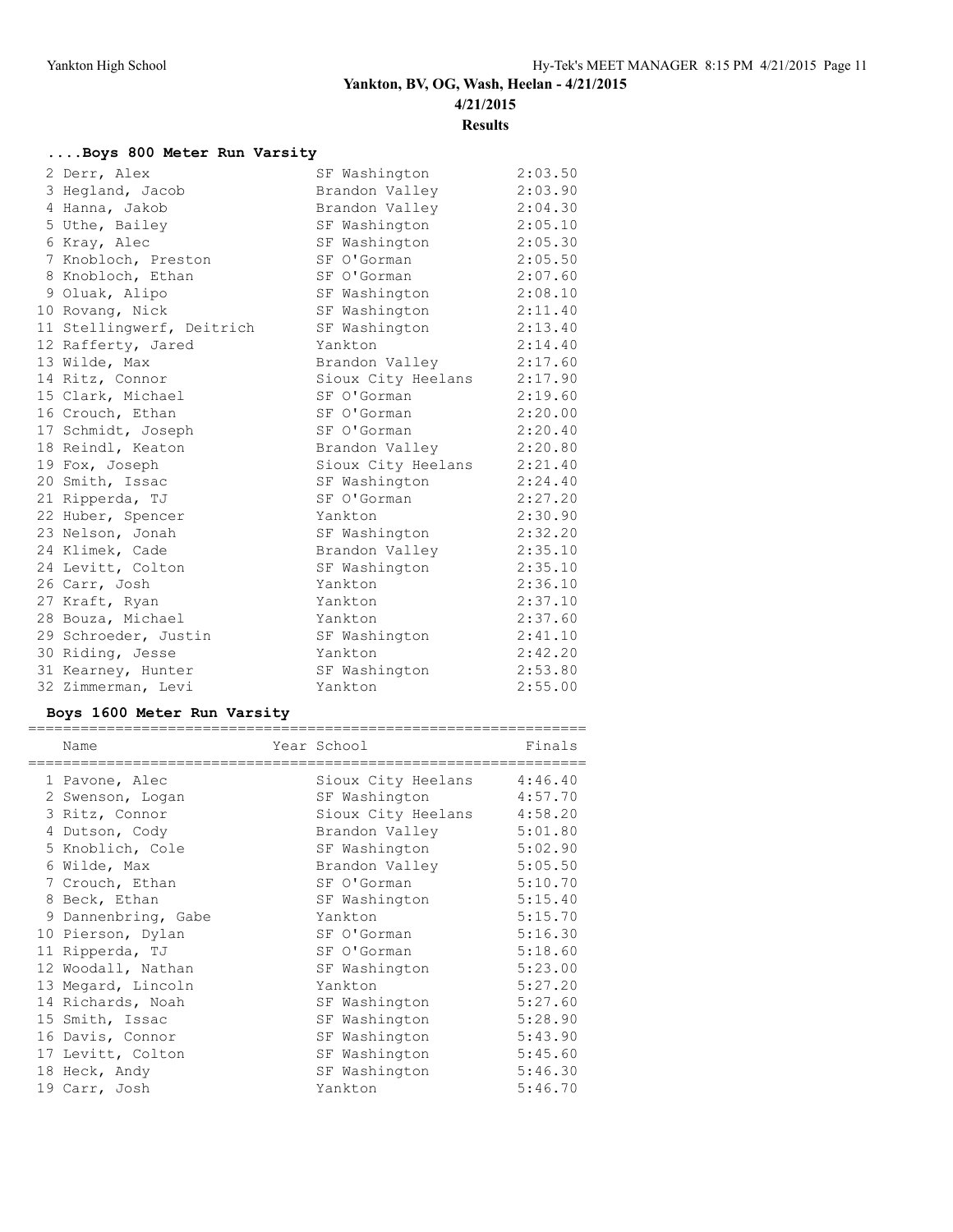**Results**

# **....Boys 1600 Meter Run Varsity**

| 20 Nelson, Jonah     | SF Washington  | 5:48.40 |
|----------------------|----------------|---------|
| 21 Meyers, Seth      | Brandon Valley | 5:50.20 |
| 22 Derr, Eric        | SF Washington  | 5:51.70 |
| 23 Kraft, Ryan       | Yankton        | 5:55.60 |
| 24 Riding, Jesse     | Yankton        | 5:57.10 |
| 25 Schroeder, Justin | SF Washington  | 6:22.10 |
| 26 Zimmerman, Levi   | Yankton        | 6:23.40 |
| 27 Kearney, Hunter   | SF Washington  | 6:34.80 |
|                      |                |         |

#### **Boys 3200 Meter Run Varsity**

| Name                                                                                                                                 | Year School                                                                                      | Finals                                                                           |
|--------------------------------------------------------------------------------------------------------------------------------------|--------------------------------------------------------------------------------------------------|----------------------------------------------------------------------------------|
| 1 Pavone, Alec<br>2 Lindner, Tiegen<br>3 Jaquith, Brady<br>4 Balmaceda, Rodrigo<br>5 Lawler, Rudy<br>6 Gusso, Sam<br>7 Peitz, Andrew | Sioux City Heelans<br>SF O'Gorman<br>Yankton<br>SF O'Gorman<br>SF O'Gorman<br>Yankton<br>Yankton | 10:20.30<br>10:26.50<br>10:54.40<br>10:57.30<br>10:58.60<br>10:58.80<br>10:59.80 |
| 8 Mvuyekure, Bonheur                                                                                                                 | SF Washington                                                                                    | 11:41.00                                                                         |
| 9 VandeBraak, Seth                                                                                                                   | SF Washington                                                                                    | 12:02.20                                                                         |

#### **Boys 110 Meter Hurdles Varsity**

| Name<br>;====================== | Year School<br>====================== | Finals |
|---------------------------------|---------------------------------------|--------|
| 1 Stephenson, Charlie           | Yankton                               | 15.50  |
| 2 Enalls, Michael               | SF Washington                         | 16.30  |
| 3 Fritsch, Luke                 | SF O'Gorman                           | J16.30 |
| 4 Karrer, Will                  | Sioux City Heelans                    | 16.80  |
| 5 Sommervold, Gunnar            | SF O'Gorman                           | 17.30  |
| 6 Smith, Ty                     | SF Washington                         | 17.40  |
| 7 Donahoe, Josh                 | Brandon Valley                        | 17.70  |
| 8 Waddell, Tanner               | SF Washington                         | 17.90  |
| 9 Garcia, Miquel                | SF Washington                         | 18.40  |
| 10 Hertz, Alex                  | SF O'Gorman                           | 18.90  |
| 11 Cross, Tim                   | Yankton                               | 19.00  |
| 12 House, James                 | Brandon Valley                        | 19.40  |
| 13 Wojciechowski, Reilly        | Brandon Valley                        | 19.50  |
| 14 Wermers, Ray                 | Yankton                               | 19.70  |
| 15 Zaft, Conner                 | SF Washington                         | 19.80  |
| 16 Harris, Max                  | Brandon Valley                        | 20.20  |
| 17 Galvan-Hofer, Josh           | Yankton                               | 20.30  |
| 18 O'Hara, Tate                 | Yankton                               | 20.50  |
| 18 Haggar, Robert               | Brandon Valley                        | 20.50  |
| 20 Weidner, Jordan              | SF Washington                         | 20.90  |
| 21 Lavender, Jay                | SF O'Gorman                           | 22.50  |

#### **Boys 300 Meter Hurdles Varsity**

| Name                  | Year School   | Finals |
|-----------------------|---------------|--------|
| 1 Stephenson, Charlie | Yankton       | 42.20  |
| 2 Waddell, Tanner     | SF Washington | 4230   |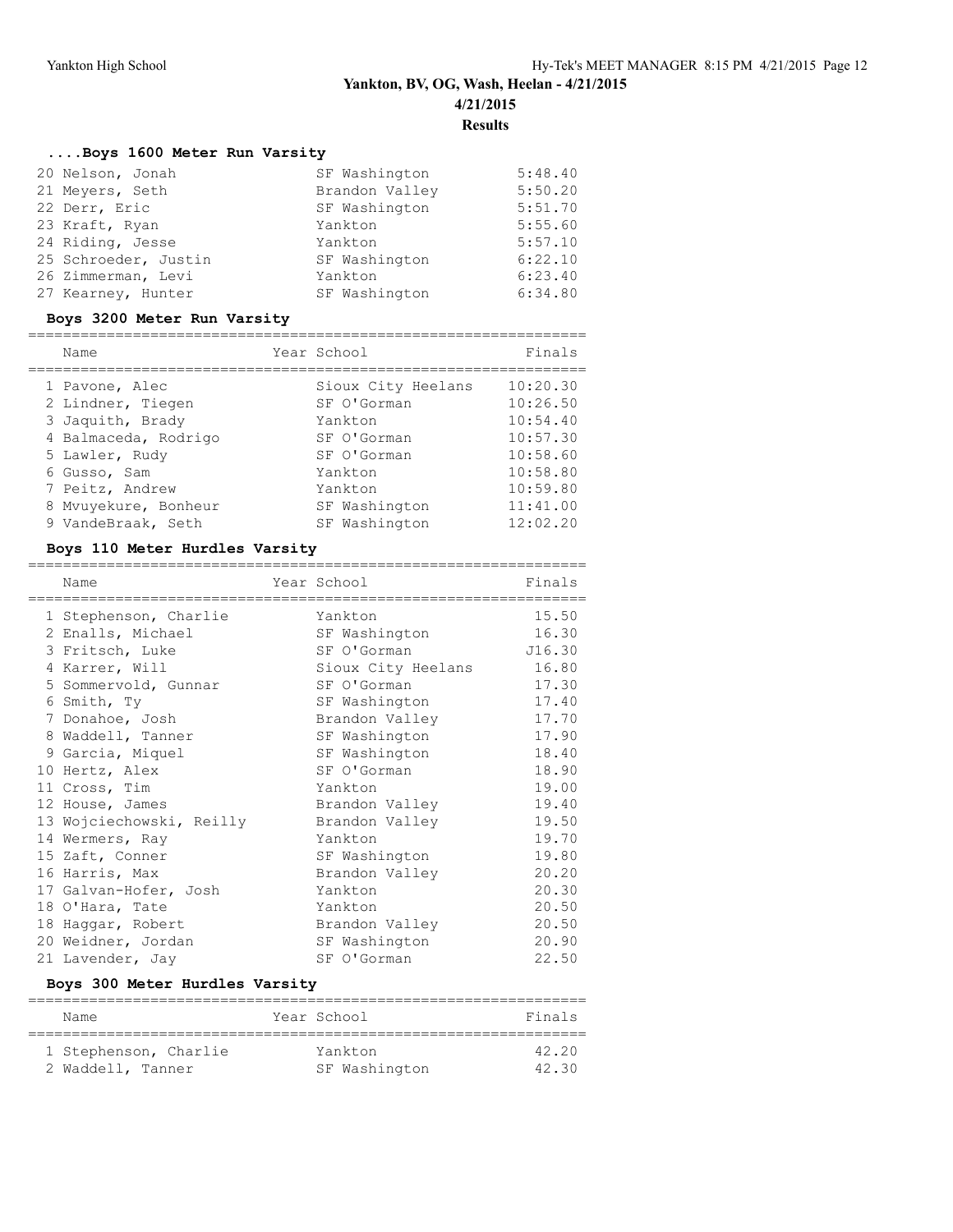**4/21/2015**

**Results**

# **....Boys 300 Meter Hurdles Varsity**

| 3 Fritsch, Luke          | SF O'Gorman    | 43.90 |
|--------------------------|----------------|-------|
| 4 Sommervold, Gunnar     | SF O'Gorman    | 45.40 |
| 5 Cross, Tim             | Yankton        | 46.00 |
| 6 Donahoe, Josh          | Brandon Valley | 46.70 |
| 7 Iossi, Logan           | SF O'Gorman    | 47.20 |
| 8 Pio, Jimmy             | SF O'Gorman    | 47.40 |
| 9 Garcia, Miquel         | SF Washington  | 48.00 |
| 10 Wojciechowski, Reilly | Brandon Valley | 48.40 |
| 11 House, James          | Brandon Valley | 49.10 |
| 12 Wermers, Ray          | Yankton        | 49.30 |
| 13 Huber, Spencer        | Yankton        | 49.70 |
| 14 Bell, Connor          | SF O'Gorman    | 49.90 |
| 15 Galvan-Hofer, Josh    | Yankton        | 50.10 |
| 16 Haqqar, Robert        | Brandon Valley | 51.00 |
| 17 Hertz, Alex           | SF O'Gorman    | 51.30 |
| 18 Harris, Max           | Brandon Valley | 52.30 |
| 19 O'Hara, Tate          | Yankton        | 52.70 |
| 20 Heck, Andy            | SF Washington  | 54.50 |
| 21 Warmbein, Dominick    | SF Washington  | 54.60 |
| 22 Lavender, Jay         | SF O'Gorman    | 57.40 |

# **Boys 4x100 Meter Relay Varsity**

| School                   | Finals |
|--------------------------|--------|
| 1 Yankton 'A'            | 45.30  |
| 2 SF Washington 'A'      | 46.10  |
| 3 Brandon Valley 'A'     | 46.40  |
| 4 SF O'Gorman 'A'        | 47.00  |
| 5 SF Washington 'B'      | 48.80  |
| 6 Brandon Valley 'B'     | 49.00  |
| 7 Sioux City Heelans 'A' | 49.90  |

#### **Boys 4x200 Meter Relay Varsity**

| School                   | Finals  |
|--------------------------|---------|
| 1 Yankton 'A'            | 1:34.10 |
| 2 Sioux City Heelans 'A' | 1:37.30 |
| 3 SF Washington 'A'      | 1:37.50 |
| 4 Brandon Valley 'A'     | 1:37.90 |
| 5 SF Washington 'B'      | 1:40.80 |
| 6 SF O'Gorman 'A'        | 1:41.40 |
| 7 Brandon Valley 'B'     | 1:42.10 |
| 8 SF O'Gorman 'B'        | 1:45.80 |

#### **Boys 4x400 Meter Relay Varsity**

| School                   | Finals  |
|--------------------------|---------|
|                          |         |
| 1 Yankton 'A'            | 3:33.00 |
| 2 SF Washington 'B'      | 3:34.40 |
| 3 Brandon Valley 'A'     | 3:36.70 |
| 4 SF O'Gorman 'A'        | 3:38.90 |
| 5 Sioux City Heelans 'A' | 3:45.00 |
|                          |         |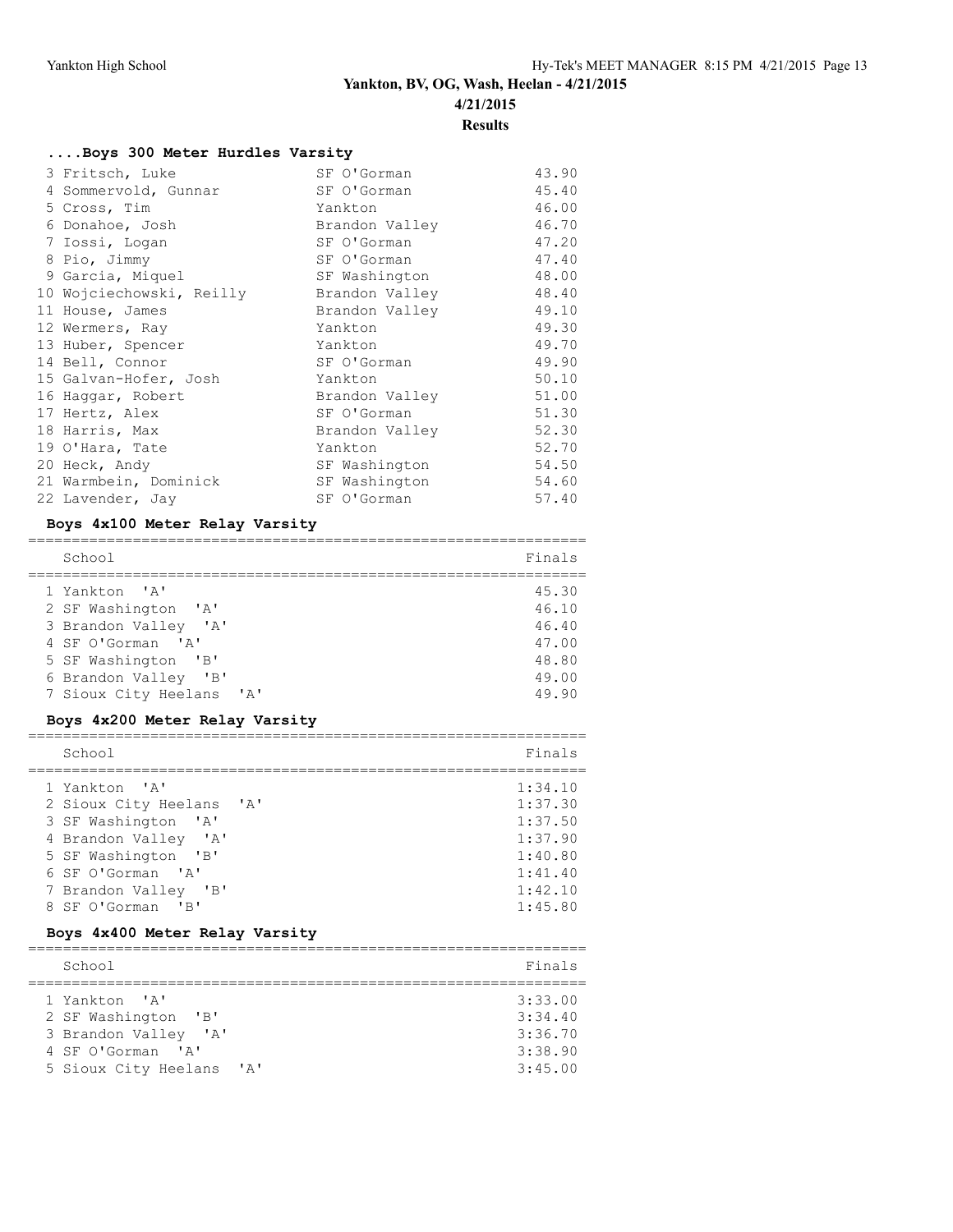**4/21/2015**

**Results**

# **....Boys 4x400 Meter Relay Varsity**

| 6 Brandon Valley 'B' | 3:53.80 |
|----------------------|---------|
| 7 SF O'Gorman 'B'    | 3:56.50 |
| -- SF Washington 'A' | DO -    |

#### **Boys 4x800 Meter Relay Varsity**

| Finals<br>School<br>8:43.30<br>1 Sioux City Heelans 'A'<br>8:49.20<br>2 SF O'Gorman 'A'<br>9:05.60<br>3 Yankton 'A'<br>9:29.10<br>4 Yankton 'B'<br>5 SF O'Gorman 'B'<br>9:38.20<br>9:46.60<br>6 SF Washington<br>$^{\prime}$ A $^{\prime}$ |                     |         |
|--------------------------------------------------------------------------------------------------------------------------------------------------------------------------------------------------------------------------------------------|---------------------|---------|
|                                                                                                                                                                                                                                            |                     |         |
|                                                                                                                                                                                                                                            | 7 SF Washington 'B' | 9:46.70 |

#### **Boys Distance Medley Varsity**

| School                   | Finals  |
|--------------------------|---------|
|                          |         |
| 1 Sioux City Heelans 'A' | 3:57.40 |
| 2 SF O'Gorman 'A'        | 4:05.60 |
| 3 Yankton 'A'            | 4:06.20 |
| 4 SF Washington 'A'      | 4:13.10 |
| 5 SF O'Gorman 'B'        | 4:28.30 |

#### **Boys High Jump Varsity**

| Name                   | Year School                | Finals       |
|------------------------|----------------------------|--------------|
| 1 Peery, Jack          | SF O'Gorman 6-00.00        |              |
| 2 Karrer, Will         | Sioux City Heelans 5-10.00 |              |
| 3 Grage, Spencer       | Brandon Valley 5-08.00     |              |
| 4 Kahn, Darious        | SF Washington              | J5-08.00     |
| 5 Deehr, Keisean       | SF Washington              | $J5 - 08.00$ |
| 6 Kinsley, Chris       | Yankton                    | $J5 - 08.00$ |
| 7 James, Coleton       | Yankton                    | $J5 - 08.00$ |
| 8 Lebon, Kyle          | SF Washington              | $5 - 06.00$  |
| 9 Day, Nathan          | SF Washington              | $5 - 04.00$  |
| 9 Jones, Tres          | SF O'Gorman                | $5 - 04.00$  |
| 9 Heaton, Mason        | Sioux City Heelans         | $5 - 04.00$  |
| 9 Sutcliffe, Sam       | SF O'Gorman                | $5 - 04.00$  |
| 13 Billion, Nick       | SF O'Gorman                | $5 - 02.00$  |
| 13 Johnson, Penn       | SF O'Gorman                | $5 - 02.00$  |
| 13 Soltero, Antonio    | Brandon Valley             | $5 - 02.00$  |
| 13 Struck, Isaac       | SF O'Gorman                | $5 - 02.00$  |
| 17 Saaleephiw, Patrick | SF Washington              | $5 - 00.00$  |
| 17 Statz, Michael      | SF O'Gorman                | $5 - 00.00$  |
| -- Schapp, Dawson      | Brandon Valley             | NH           |
| -- Jones, Caden        | SF O'Gorman                | NH           |
| -- Ahlers, Bryce       | Brandon Valley             | NH           |
| -- Strutz, Justin      | SF Washington              | NH           |
| -- Howes, Cole         | SF O'Gorman                | ΝH           |
| -- Clemens, Cole       | SF O'Gorman                | NH           |
| -- Fitzgerald, Matt    | Yankton                    | NH           |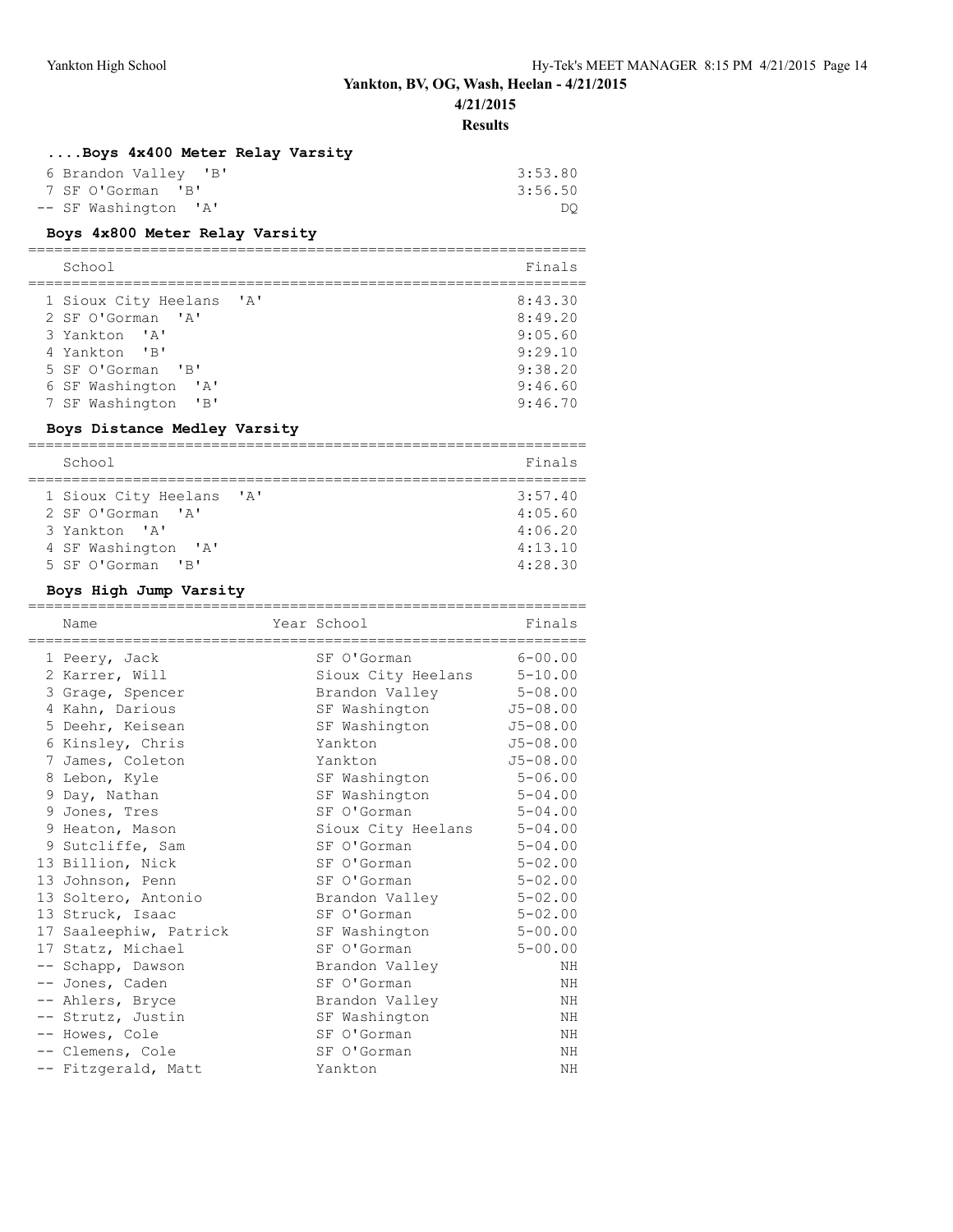================================================================

# **....Boys High Jump Varsity**

-- Donahoe, Josh Brandon Valley NH

#### **Boys Pole Vault Varsity** ================================================================

| Name                     | Year School    | Finals        |
|--------------------------|----------------|---------------|
| 1 Christensen, Cole      | Brandon Valley | $13 - 00.00$  |
| 2 Staudenmier, Nick      | SF O'Gorman    | $11 - 06.00$  |
| 3 Benson, Colby          | Yankton        | $10 - 00.00$  |
| 3 Donahoe, Jake          | Brandon Valley | $10 - 00.00$  |
| 4 Cwach, Blake           | Yankton        | $J10 - 00.00$ |
| 6 Dean, Trevor           | Brandon Valley | $9 - 00.00$   |
| 7 Skow, Austin           | Brandon Valley | $8 - 00.00$   |
| 7 Hertz, Alex            | SF O'Gorman    | $8 - 00.00$   |
| 9 Harris, Brayden        | Brandon Valley | $7 - 00.00$   |
| 9 Huber, Spencer         | Yankton        | $7 - 00.00$   |
| 9 Bouza, Michael         | Yankton        | $7 - 00.00$   |
| 9 Huettmann-Larson, Rayn | Brandon Valley | $7 - 00.00$   |
| -- Kelly, Joseph         | Yankton        | ΝH            |
| -- Skillingstad, Brady   | Yankton        | ΝH            |
| -- Cross, Tim            | Yankton        | NΗ            |

# **Boys Long Jump Varsity**

| Name              | Year School        | Finals       |
|-------------------|--------------------|--------------|
| 1 Rose, Lee       | Yankton            | $22 - 04.00$ |
| 2 Fritsch, Luke   | SF O'Gorman        | $21 - 10.50$ |
| 3 Clark, Saybein  | Sioux City Heelans | $21 - 08.75$ |
| 4 Clark, Odessa   | Sioux City Heelans | $21 - 07.00$ |
| 5 Kinsley, Chris  | Yankton            | $20 - 08.50$ |
| 6 Smith, Ty       | SF Washington      | $20 - 02.00$ |
| 7 Grode, Chase    | Brandon Valley     | $19 - 09.00$ |
| 8 Peery, Jack     | SF O'Gorman        | $19 - 08.50$ |
| 9 Enalls, Michael | SF Washington      | $19 - 00.50$ |
| 10 Keller, Carter | SF Washington      | $18 - 08.00$ |
| 11 Galbavy, Isaah | Brandon Valley     | $18 - 05.00$ |
| 12 Scholten, Zach | Brandon Valley     | $17 - 05.00$ |
| 13 Bell, Connor   | SF O'Gorman        | $16 - 08.00$ |
| -- Renshaw, Zach  | SF O'Gorman        | ND           |

#### **Boys Triple Jump Varsity**

| Name                                     | Year School        | Finals                       |
|------------------------------------------|--------------------|------------------------------|
| 1 Schroeder, Kenneth<br>2 Kinsley, Chris | Yankton<br>Yankton | $39 - 09.50$<br>$39 - 03.50$ |
| 3 Pio, Jimmy                             | SF O'Gorman        | $38 - 03.00$                 |
| 4 Renshaw, Zach                          | SF O'Gorman        | $37 - 09.00$                 |
| 5 Keller, Carter                         | SF Washington      | $37 - 05.50$                 |
| 6 James, Coleton                         | Yankton            | $36 - 05.00$                 |
| 7 Scholten, Zach                         | Brandon Valley     | $36 - 00.75$                 |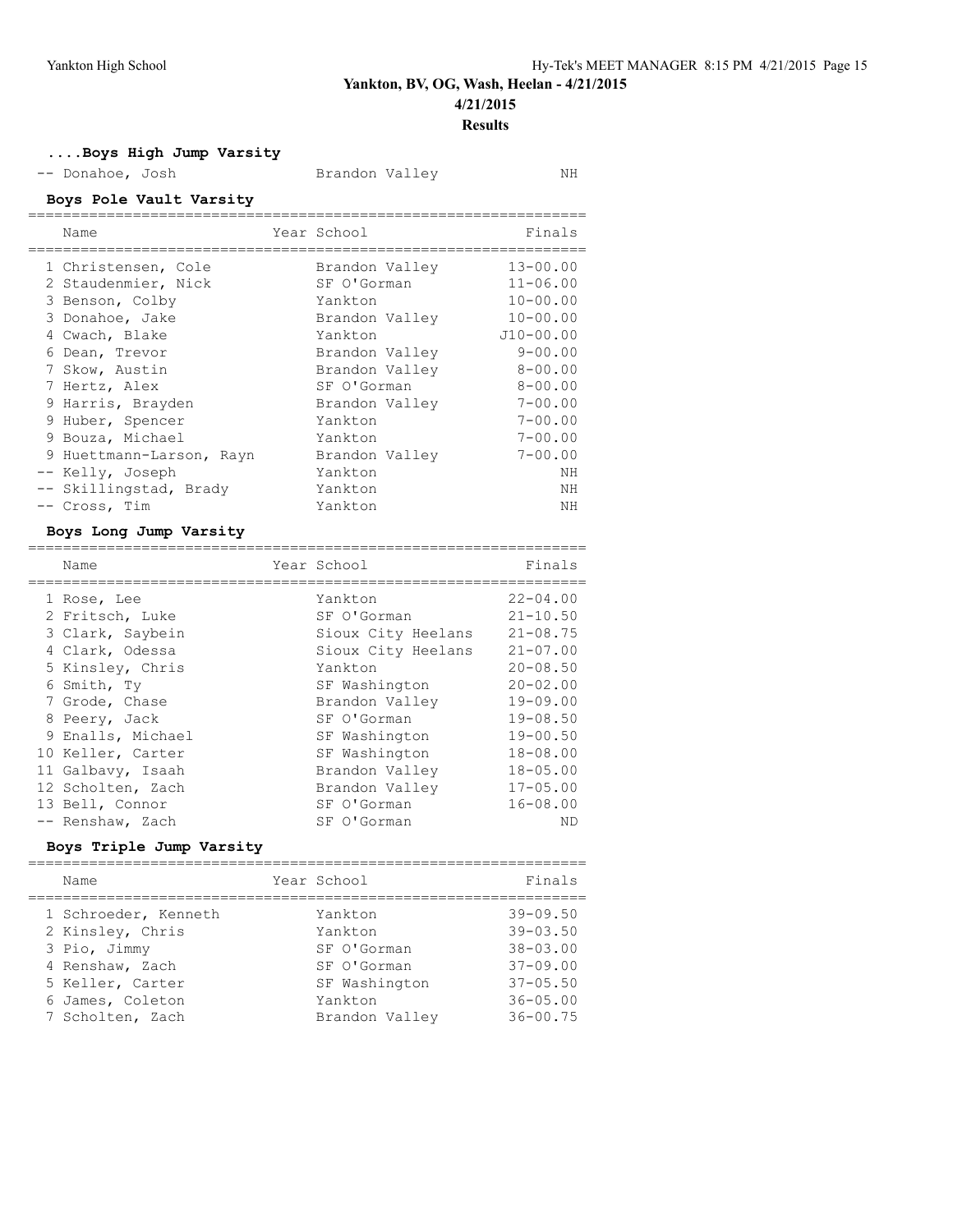#### **Boys Shot Put Varsity**

| Name                      | Year School        | Finals       |
|---------------------------|--------------------|--------------|
| 1 Greeneway, Evan         | Yankton            | $46 - 02.00$ |
| 2 Raab, Nick              | Yankton            | $45 - 06.00$ |
| 3 Byrd, Nate              | SF O'Gorman        | $44 - 04.75$ |
| 4 Freese, Josh            | SF Washington      | $42 - 09.25$ |
| 5 Payer, Jordan           | Yankton            | $42 - 06.50$ |
| 6 Steffl, Teddy           | SF O'Gorman        | $42 - 00.50$ |
| 7 Oakley, John            | Sioux City Heelans | $41 - 11.00$ |
| 8 Noel, Jake              | Sioux City Heelans | $41 - 05.50$ |
| 9 Wehrkamp, Joey          | SF Washington      | $41 - 04.25$ |
| 10 Bullard, Joshua        | Brandon Valley     | $40 - 08.50$ |
| 11 Holm, Nate             | Brandon Valley     | $40 - 04.50$ |
| 12 Smith, Thayer          | SF Washington      | $40 - 04.25$ |
| 13 Christie, Bryce        | Brandon Valley     | $40 - 02.00$ |
| 14 Holmes, Andy           | Brandon Valley     | $38 - 10.00$ |
| 15 Binder, Landon         | Yankton            | $38 - 07.00$ |
| 16 Meyer, Weston          | Brandon Valley     | $38 - 00.00$ |
| 17 Nelson, Tyler          | Brandon Valley     | $36 - 05.00$ |
| 18 Anderson, Lucas        | SF O'Gorman        | $35 - 08.75$ |
| 19 Rhine, Alex            | SF O'Gorman        | $34 - 11.00$ |
| Boys Discus Throw Varsity |                    |              |
| Name                      | Year School        | Finals       |
| 1 Raab, Nick              | Yankton            | $144 - 05$   |
| 2 Amdahl, Jenson          | SF Washington      | $135 - 11$   |
| 3 Holmes, Andy            | Brandon Valley     | $129 - 01$   |

| 3 Holmes, Andy       | Brandon Valley     | $129 - 01$ |
|----------------------|--------------------|------------|
| 4 Anderson, Lucas    | SF O'Gorman        | $129 - 00$ |
| 5 Payer, Jordan      | Yankton            | $126 - 03$ |
| 6 Greeneway, Evan    | Yankton            | $125 - 00$ |
| 7 Byrd, Nate         | SF O'Gorman        | $122 - 08$ |
| 8 Meyer, Weston      | Brandon Valley     | $121 - 07$ |
| 9 Pulse, Austin      | Brandon Valley     | $120 - 03$ |
| 10 Steffl, Teddy     | SF O'Gorman        | $118 - 06$ |
| 11 Christie, Bryce   | Brandon Valley     | $110 - 05$ |
| 12 Rhine, Alex       | SF O'Gorman        | $109 - 00$ |
| 13 Skogstad, Jacob   | SF Washington      | $108 - 01$ |
| 14 Payer, Ben        | Sioux City Heelans | $104 - 10$ |
| 15 Binder, Landon    | Yankton            | $100 - 10$ |
| 16 Oakley, John      | Sioux City Heelans | $96 - 03$  |
| 17 Burkman, Jeremiah | Brandon Valley     | $94 - 02$  |

# **Boys Long Jump Junior Varsity**

| Finals<br>Year School<br>Name<br>$18 - 04.00$<br>1 Schroeder, Kenneth<br>Yankton<br>2 Billion, Nick<br>$17 - 11.50$<br>SF O'Gorman<br>SF Washington<br>3 Garcia, Fernando<br>$17 - 11.00$<br>$17 - 08.50$<br>4 James, Coleton<br>Yankton<br>$17 - 07.50$<br>5 Overman, Kaleb<br>SF O'Gorman<br>$17 - 07.00$<br>6 Sutcliffe, Sam<br>SF O'Gorman<br>$16 - 10.00$<br>SF O'Gorman<br>7 Boyum, Hunter |  |  |  |
|--------------------------------------------------------------------------------------------------------------------------------------------------------------------------------------------------------------------------------------------------------------------------------------------------------------------------------------------------------------------------------------------------|--|--|--|
|                                                                                                                                                                                                                                                                                                                                                                                                  |  |  |  |
|                                                                                                                                                                                                                                                                                                                                                                                                  |  |  |  |
|                                                                                                                                                                                                                                                                                                                                                                                                  |  |  |  |
|                                                                                                                                                                                                                                                                                                                                                                                                  |  |  |  |
|                                                                                                                                                                                                                                                                                                                                                                                                  |  |  |  |
|                                                                                                                                                                                                                                                                                                                                                                                                  |  |  |  |
|                                                                                                                                                                                                                                                                                                                                                                                                  |  |  |  |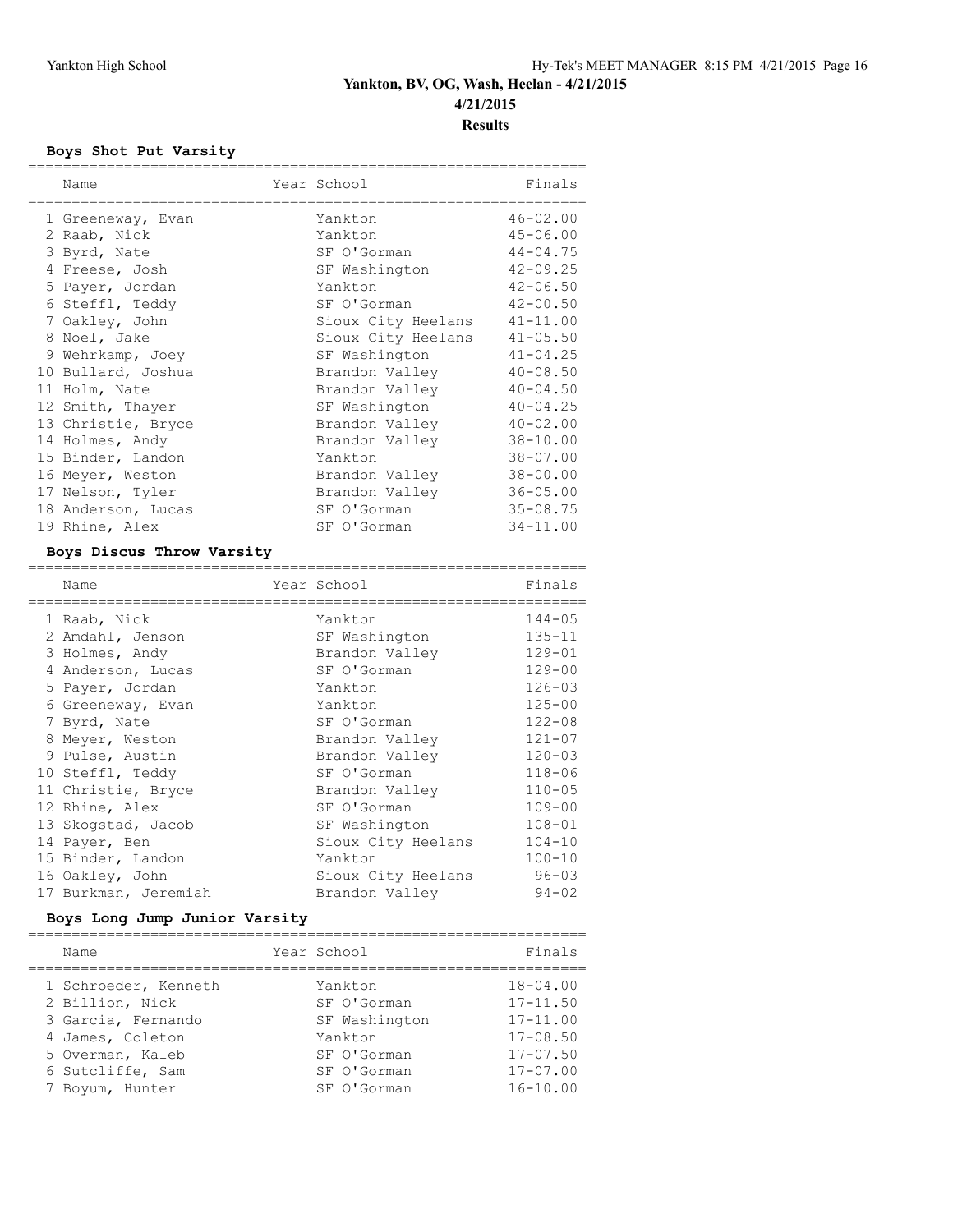# **....Boys Long Jump Junior Varsity**

| 8 Statz, Michael  | SF O'Gorman        | $16 - 07.50$ |
|-------------------|--------------------|--------------|
| 9 Logan, Brayden  | Sioux City Heelans | $16 - 03.00$ |
| 10 Struck, Isaac  | SF O'Gorman        | $15 - 09.00$ |
| 11 Binstock, Jon  | SF O'Gorman        | $14 - 09.00$ |
| 12 Jones, Caden   | SF O'Gorman        | $14 - 06.00$ |
| 13 Schapp, Dawson | Brandon Valley     | $14 - 04.00$ |
| 14 Nipp, Kanen    | Brandon Valley     | $13 - 09.00$ |
| -- Clemens, Cole  | SF O'Gorman        | ND.          |

#### **Boys Triple Jump Junior Varsity**

| Name                 |  | Year School    | Finals       |  |  |
|----------------------|--|----------------|--------------|--|--|
|                      |  |                |              |  |  |
| 1 Garcia, Fernando   |  | SF Washington  | $39 - 01.50$ |  |  |
| 2 Galvan-Hofer, Josh |  | Yankton        | $35 - 04.75$ |  |  |
| 3 Nipp, Kanen        |  | Brandon Valley | $30 - 11.25$ |  |  |

# **Boys Shot Put Junior Varsity**

| Name                 | Year School    | Finals       |
|----------------------|----------------|--------------|
| 1 Heap, Adam         | SF O'Gorman    | $38 - 01.50$ |
| 2 Zwagerman, Jaron   | SF O'Gorman    | $38 - 00.00$ |
| 3 Wilson, Jackson    | SF Washington  | $36 - 09.00$ |
| 4 Burkman, Jeremiah  | Brandon Valley | $36 - 05.50$ |
| 5 Kallhoff, Dylan    | SF O'Gorman    | $34 - 05.50$ |
| 6 Pulse, Austin      | Brandon Valley | $34 - 01.00$ |
| 7 LaFave, Matt       | Yankton        | $34 - 00.00$ |
| 8 Lester, Payton     | SF Washington  | $33 - 11.00$ |
| 9 Schmidt, Tyler     | Yankton        | $33 - 08.00$ |
| 9 Anderson, Reese    | Yankton        | $33 - 08.00$ |
| 11 Haak, Lance       | Yankton        | $33 - 00.00$ |
| 12 Lynde, Dylan      | Yankton        | $32 - 06.00$ |
| 13 Haak, Logan       | Yankton        | $32 - 05.00$ |
| 14 Kirsch, Zach      | SF O'Gorman    | $31 - 09.00$ |
| 15 Diedrichsen, Cole | Yankton        | $31 - 08.00$ |
| 16 Lucht, Ryan       | Yankton        | $30 - 06.50$ |
| 17 Etrheim, Brody    | SF Washington  | $30 - 03.00$ |
| 18 Rafferty, Trevor  | Yankton        | $30 - 00.00$ |
| 19 Bowker, Kobe      | Yankton        | $28 - 05.00$ |
| 20 Schild, Koby      | Yankton        | $27 - 10.00$ |
| 21 Shuey, Brandon    | Yankton        | $27 - 06.50$ |
| 22 Strub, Caige      | Yankton        | $27 - 00.00$ |
| 22 Meyer, Weston     | Brandon Valley | $27 - 00.00$ |
| 24 Cypher, Carson    | SF Washington  | $26 - 07.00$ |
| 25 Bos, Eli          | Yankton        | $25 - 06.00$ |

#### **Boys Discus Throw Junior Varsity**

|  | Name                |  | Year School    | Finals     |  |
|--|---------------------|--|----------------|------------|--|
|  |                     |  |                |            |  |
|  | 1 Reisdorfer, Thuro |  | SF Washington  | $120 - 02$ |  |
|  | 2 Rafferty, Trevor  |  | Yankton        | $107 - 11$ |  |
|  | 3 Lorenzini, Alex   |  | SF Washington  | $102 - 06$ |  |
|  | 4 Nelson, Tyler     |  | Brandon Valley | $102 - 00$ |  |